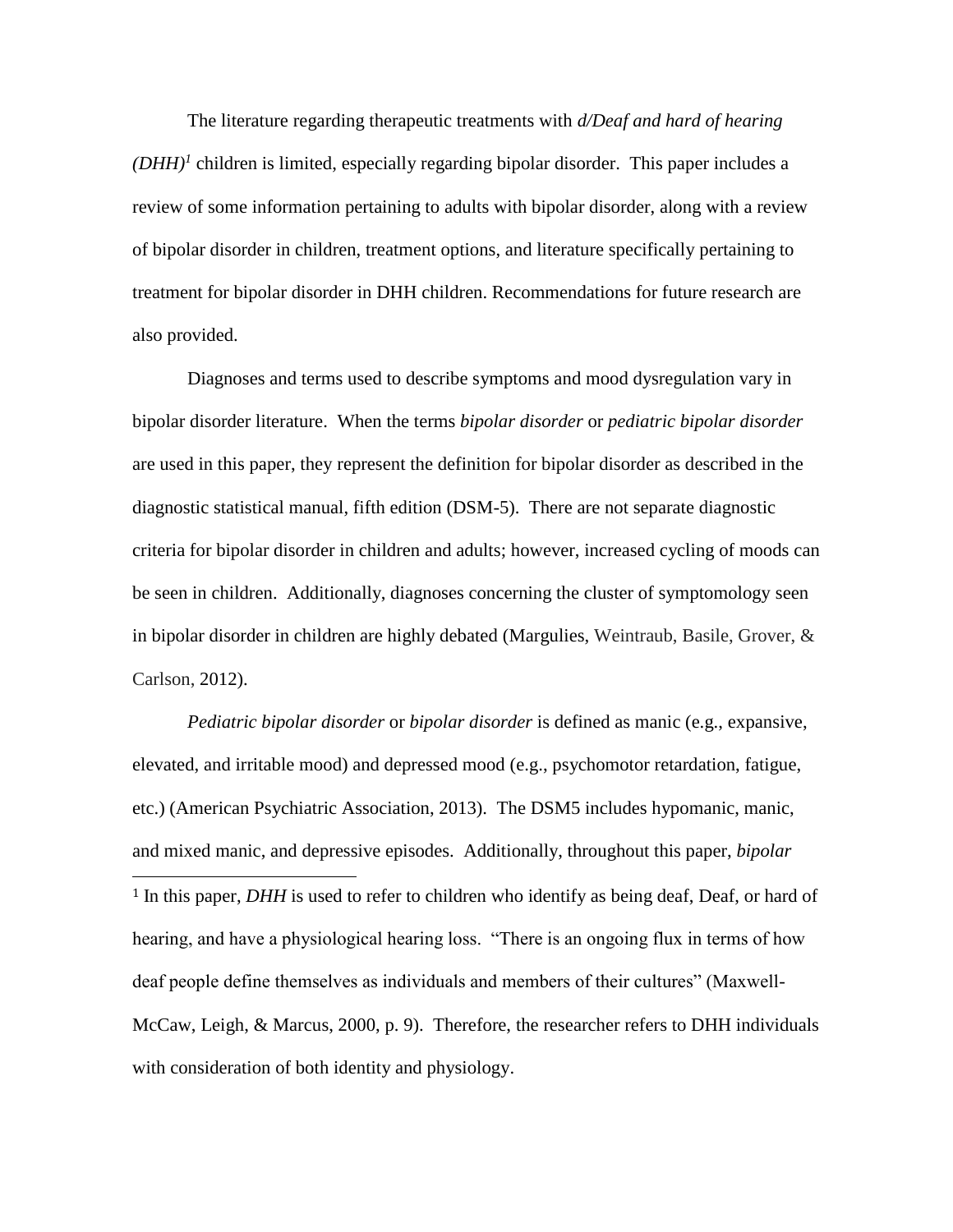*disorder* and *pediatric bipolar disorder* refer to bipolar I and II disorder and the bipolar disorder spectrum. *Dysregulated mood* refers to a mood that was once monitored and regulated and is now destabilized to a depressed, manic, or mixed state, and is on the bipolar spectrum. While definitions for the terms *bipolar disorder* or *pediatric bipolar disorder* and *dysregulated mood* have been established for the purposes of this paper, clinicians' perspectives of diagnostic differentiation continue (Margulies et al., 2012).

Awareness of social-emotional exchanges and dynamics are involved in most interactions (Barrett & Russell, 2015). Throughout this paper, *emotional awareness* is used as an overarching term to indicate the neurocognitive, social, and psychological implications of deficits in awareness that are associated with pediatric bipolar disorder. *Emotion recognition* describes the ability to judge emotions (Lewis, Haviland-Jones, & Barrett, 2008). Emotion recognition is significant for social and survival purposes (Lewis et al., 2008). In studying recognition of facial expressions in 47 people with bipolar disorder, researchers found significant misidentifications of emotions such as disgust, fear, surprise, sadness, etc. (Hoertnagl et al., 2011). Emotion recognition may be a relevant component of supporting children with bipolar disorder, since literature suggests that there are people with bipolar disorder who have "difficulties in affect recognition and in emotional experience" (Hoertnagl et al., 2011). People who are depressed or manic may miss social cues and therefore, recognizing emotions may be difficult. However, even when stabilized, recognizing social cues persists and can significantly impact their social interactions, feelings of isolation, and the ability to identify and respond appropriately to the emotions of others.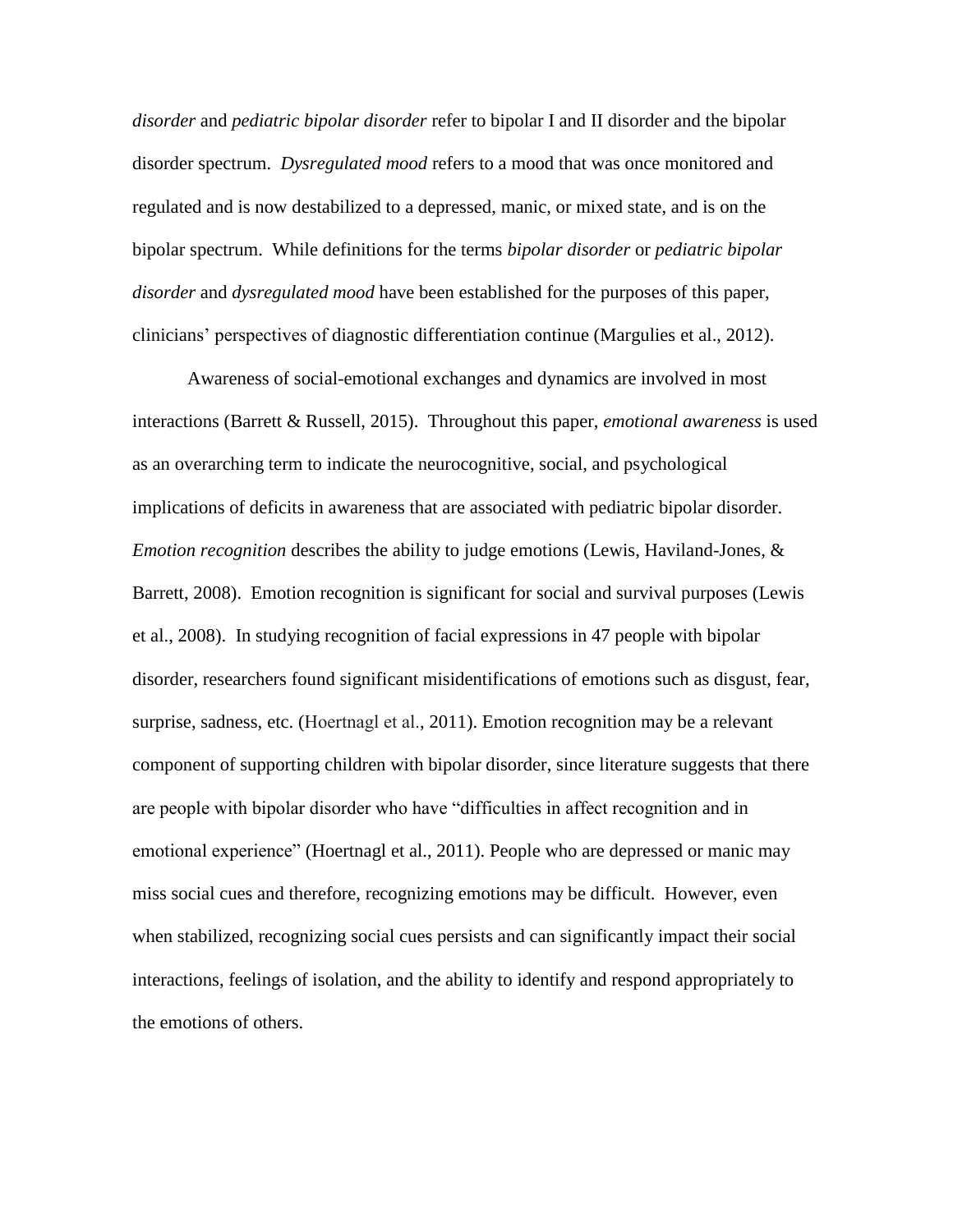# **Issues of Prevalence**

While there are currently no data concerning prevalence rates of bipolar disorder among DHH children, there are a limited number of prevalence studies regarding DHH adult psychiatric populations. It may be beneficial to address literature regarding DHH adults with bipolar disorder to gain some understanding of prevalence rates in the available literature. Findings indicate that prevalence rates of psychotic disorders in deaf people receiving inpatient and outpatient care are quite different than the prevalence rates of hearing psychiatric inpatients and outpatients. There are nearly twice as many DHH people in inpatient and outpatient care diagnosed with schizophrenia, schizotypal, delusional, neurotic, and somatoform disorders as hearing peers (Appleford, 2003). Additionally, findings indicate that in comparison to hearing inpatients, DHH people stayed in treatment almost twice as long (hearing=30 days and deaf=59 days) (Appleford, 2003). Yet there are far fewer DHH inpatients and outpatients diagnosed with bipolar disorder in comparison to hearing counterparts (one-third of hearing peers) (Appleford, 2003). Given this prevalence paradox, more needs to be explored in the area of diagnosis and treatment among DHH patients with bipolar disorder.

Another prevalence study regarding DHH adults investigated diagnostic characteristics of DHH and hearing psychiatric individuals in an outpatient center (Diaz, Landsberger, Povlinski, Sheward, & Sculley, 2013). In this study, the researchers suggested that the prevalence rates of psychiatric disorders in DHH individuals are significantly different from the prevalence of diagnosis in their hearing counterparts (Diaz et al., 2013). Linguistically and culturally competent clinicians staffed the outpatient center. Given this more culturally and linguistically accessible outpatient center, researchers made recommendations that clinicians who are fluent in American Sign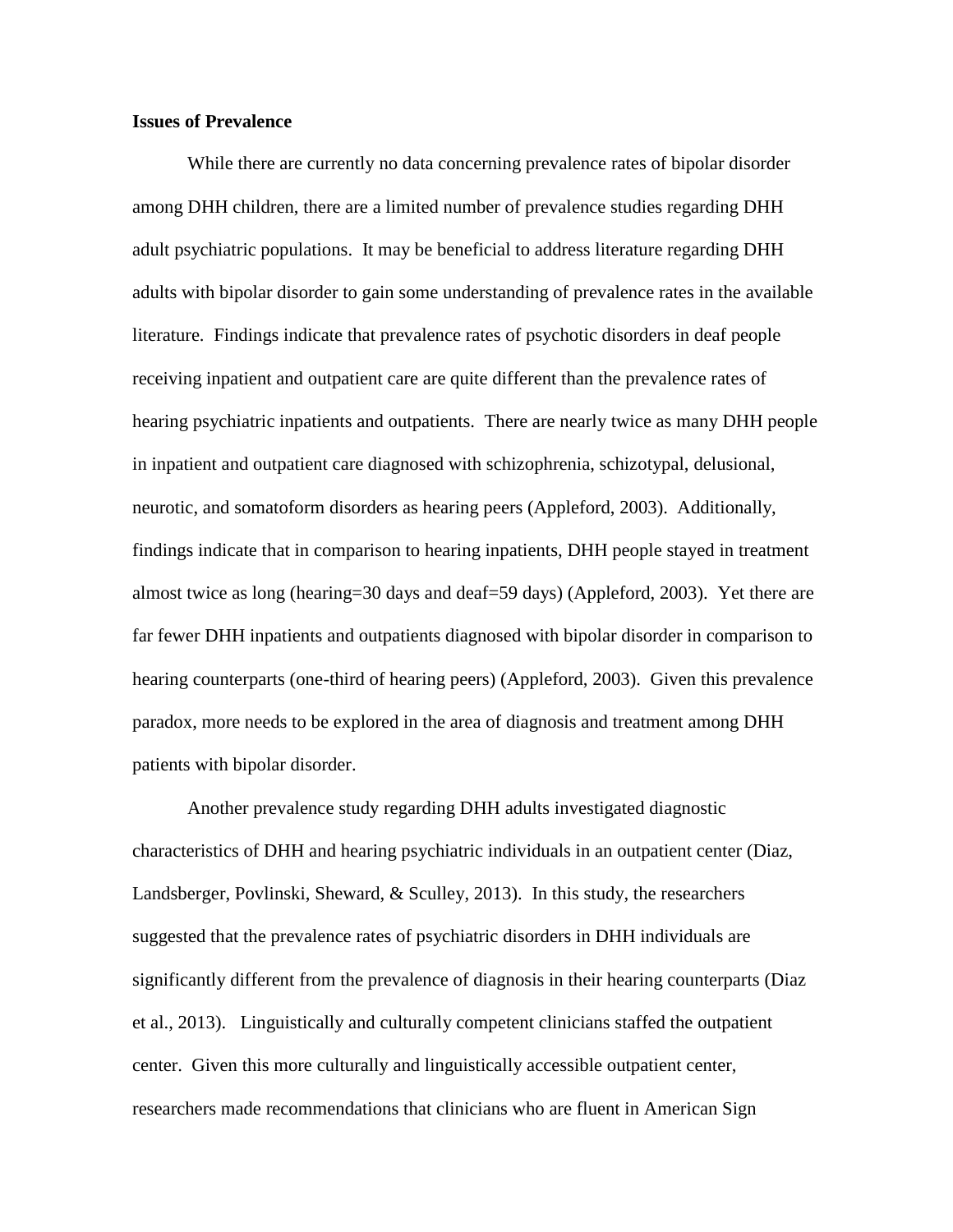Language (ASL) increase their involvement concerning diagnosis and treatment (Diaz et al., 2013).

### **Neurocognitive Differences in Bipolar Disorder**

While the specific organic origins of bipolar disorder are unknown, there is literature suggesting that this disorder affects or is affected by particular regions of the brain, some related to emotion recognition. Findings indicate that white matter hyperintensities or lesions in the frontal lobe may be correlated with deficits in memory, executive functioning, and affected regulation (Bearden, Hoffman, & Cannon, 2001). Again, a review of the available literature concerning adults with bipolar disorder may be useful, given that there is limited neuropsychological information about the pediatric bipolar disorder population. In a review of studies regarding neuroanatomy and neurophysiology of adults with bipolar disorder, the reviewer acknowledged the argument that there might be issues with examining the structural abnormalities in bipolar disorder given the cyclical changes of the disorder (Bearden et al., 2001). Research indicated deficits in the frontal lobe region and suggested that these deficits are not due to psychosis or unipolar depression, implying that the deficits may not be related to changes in mood (Bearden et al., 2001).

Researchers also investigated memory impairment in patients with bipolar disorder (Bearden et al., 2006). Memory is a bi-directionally important aspect regarding this population, in that memory can impact someone's emotion regarding an event, and an event can trigger an emotion influencing how a person remembers the event (Lewis et al., 2008). Researchers explored memory processes in patients with bipolar or unipolar depression (Bearden et al., 2006). Adults with unipolar depression (*n*=30) and adults with bipolar disorder (*n*=30) were matched for severity of symptoms, and controls were matched by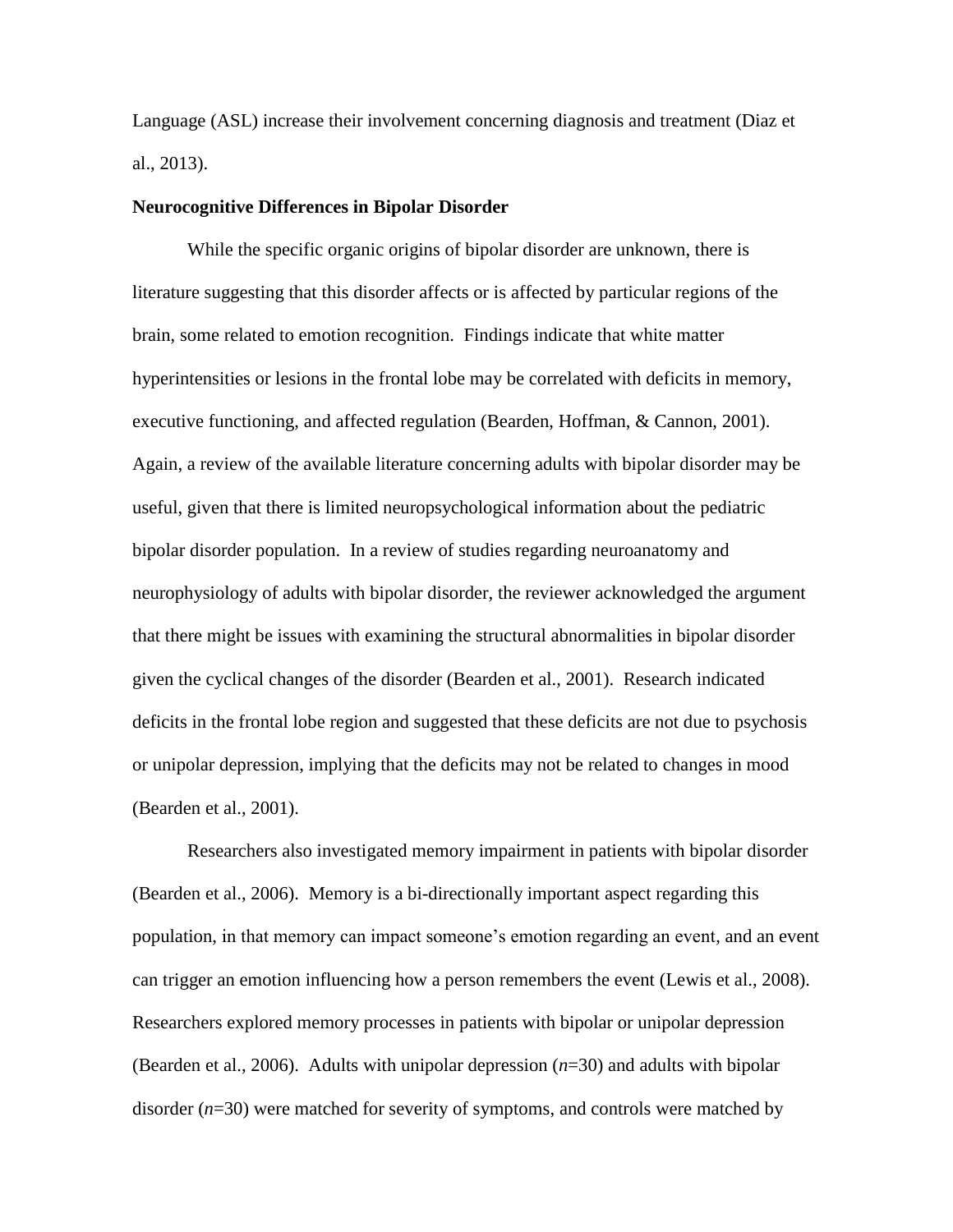demographic information (*n*=30) and assessed for cognitive function and memory. In comparison to the adults in the control group, both patients with unipolar depression and bipolar disorder had lower scores for verbal recall and recognition (Bearden et al., 2006). Differences between patients with unipolar depression and bipolar disorder were found regarding number of hospitalizations and family history of a mood disorder (Bearden et al., 2006). While there were some differences, similar deficits in memory suggest a shared underlying pathophysiology related to the medial temporal region.

**Neurocognitive differences in pediatric bipolar disorder.** While most studies regarding neurocognition in patients with bipolar disorder were conducted among adults, efforts to investigate neurocognition in younger populations have also taken place. Earlier studies suggested dysfunction in the prefrontal cortex (Bearden et al., 2001), so researchers explored the effects of comorbid diagnoses, medication, and mood on executive functioning (Bearden et al., 2007). The results showed deficits in memory (e.g. spatial working memory and problem solving with a memory component) and executive functioning (e.g. cognitive flexibility, planning, difficulty with verbal fluency) in comparison to children without pediatric bipolar disorder. Differences in mood were not correlated to performance (Bearden et al., 2007). Additionally, deficits found in the frontal lobe and overlap of symptomology and pathophysiology showed there were important implications for differential diagnosis with attention-deficit hyperactive disorder (ADHD) and bipolar disorder (Bearden et al., 2007).

After a pioneer study of neurocognitive deficits in pediatric bipolar disorder took place, additional studies explored neuroanatomical and neurocognitive differences possibly experienced by those children (Joseph, Frazier, Youngstrom, & Soares, 2008). A quantitative and qualitative review of 10 subsequent studies showed that the largest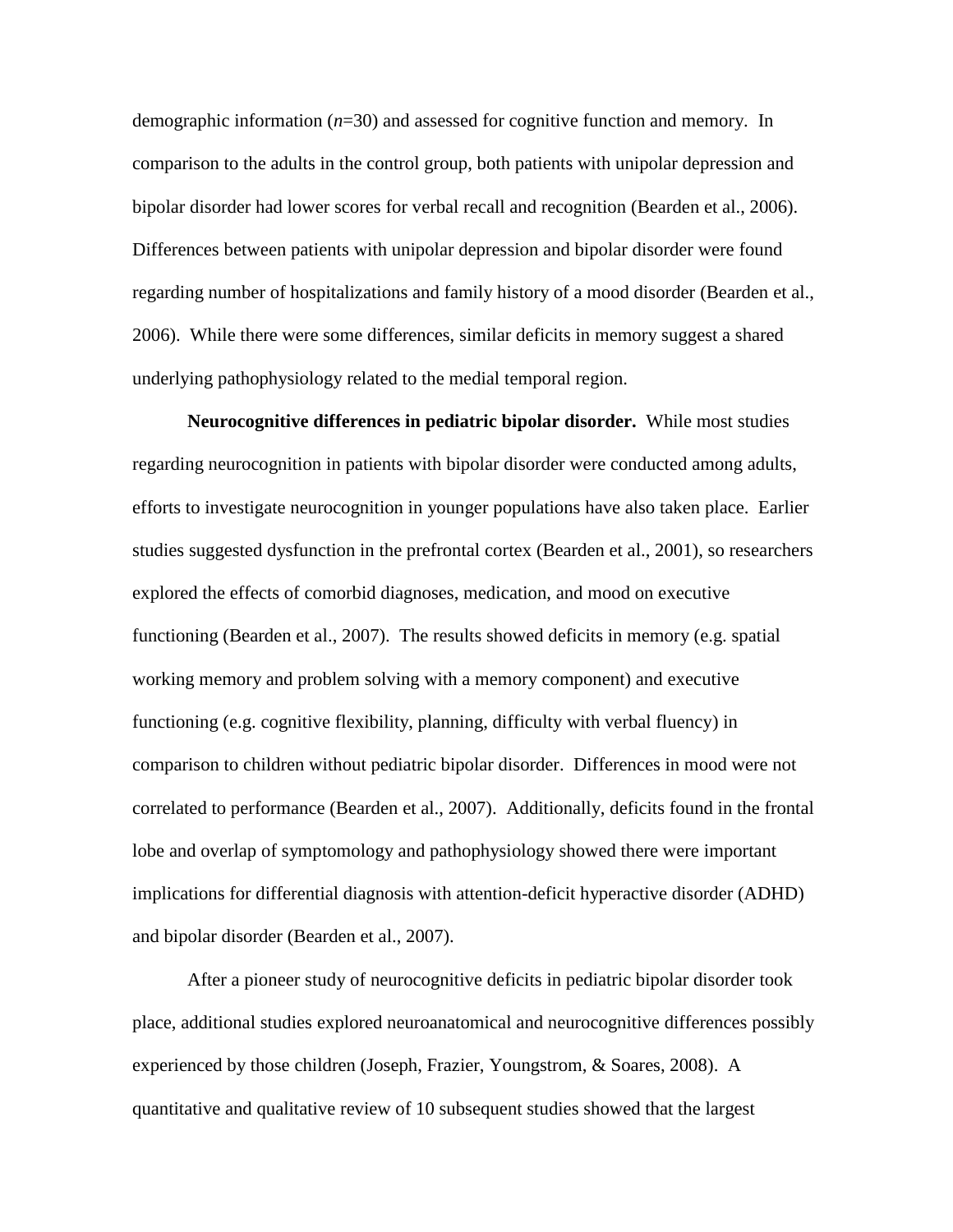differences were found in verbal memory and executive functioning (Joseph et al., 2008). Researchers linked cognitive challenges that children with bipolar disorder might experience to neurobiological systems and neuroanatomical structures that are disrupted (Joseph et al., 2008). This was done in order to identify markers before the onset of symptoms and to better understand the disorder (Joseph et al., 2008). While verbal memory  $(d=.77)$  and executive functioning  $(d=.62)$  issues yielded the most significant difference, reading  $(d=40)$ , motor speed  $(d=33)$ , and overall intelligence  $(d=32)$  all indicated only small differences (Joseph et al., 2008). Lower verbal memory and executive function scores may impact patients' socialcognitive skills such as the ability to attend, remember, and organize (Joseph et al., 2008). Memory and organizing information, including emotional information, are required to learn social skills.

The area of social cognition was further investigated in a meta-analysis (Samamé, Martino, & Strejilevich, 2012), which identified emotion recognition and theory of mind through a review of 20 studies reviewing social cognition. In comparison to controls, significant differences were found in theory of mind and overall emotion processing (Samamé et al., 2012). Significant differences were also found in both mentalizing skills and facial emotion recognition, indicating issues of emotion processing and theory of mind (Samamé et al., 2012). However, not all of the studies specified the emotions studied, and there was no difference found between emotions (Samamé et al., 2012). When studies used various stimuli and an eye tasks to measure emotion recognition and theory of mind, a significant difference was also found in comparison to controls (Samamé et al., 2012). These findings were not associated with medications that patients were taking.

Another study investigated the variables that are frequent and impact moods, such as differentiating between a euthymic or manic cycle, neuropsychological functioning, and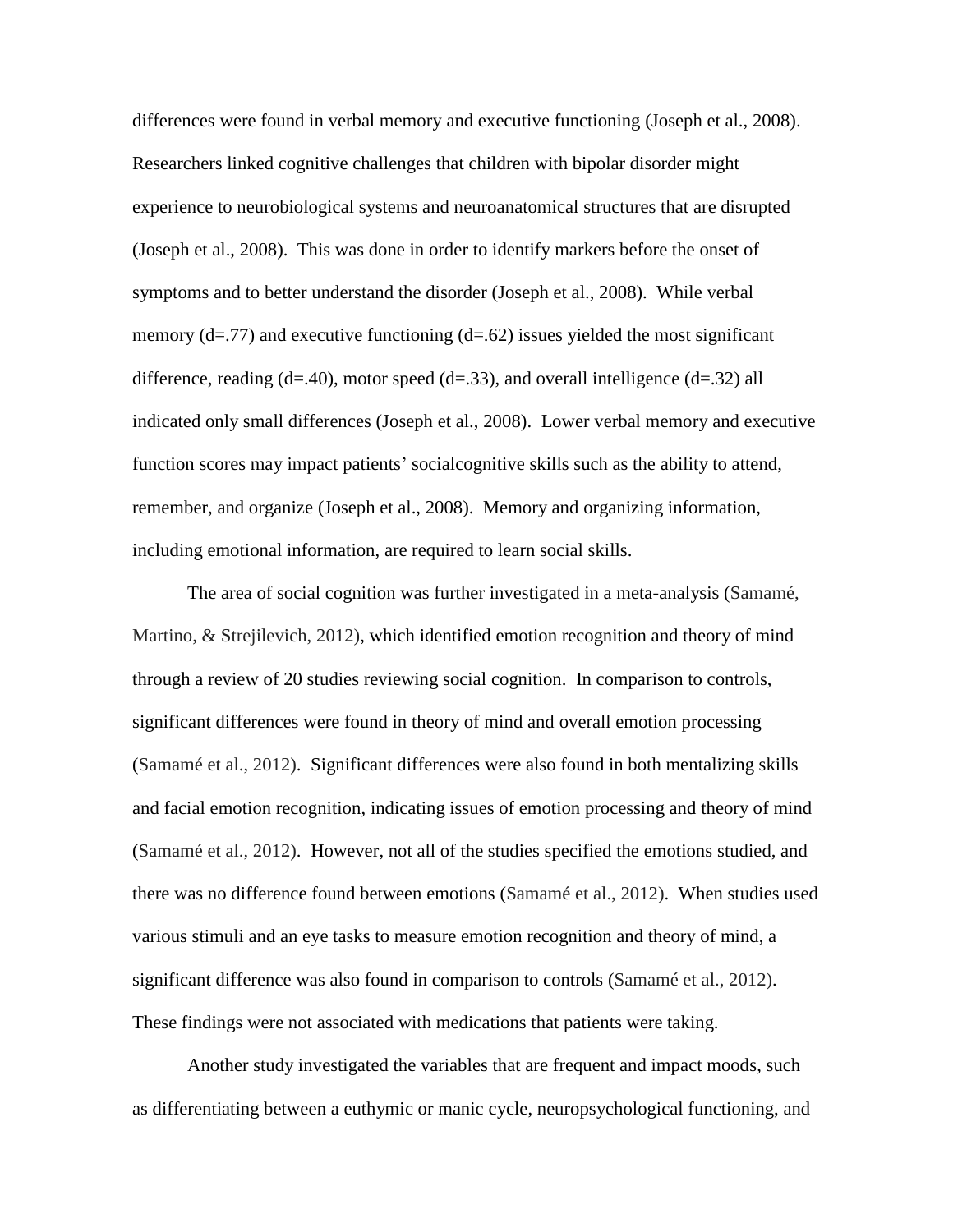medication's effects on neurocognitive deficits (Pavuluri, et al., 2006). Cognitive deficits were found in euthymic, treated groups, and unmedicated and unregulated or manic groups. With or without medication, deficits found in memory and organizing have important implications for social functioning.

Rosen and Brendan (2010) explored cognitive and neural functioning in pediatric bipolar disorder, seeking neurocognitive clarification of bipolar disorder. Much like in adult bipolar disorder, there appeared to be deficits in the fronto-limbic region in children with bipolar disorder (Rosen & Brendan, 2010). A review also showed that most studies in the field focus on emotion-labeling deficits, since this is a significant area of concern in pediatric bipolar disorder (Rosen & Brendan, 2010). Additionally, researchers suggested that children with bipolar disorder might process emotional stimuli in a way that actually contributed to their symptomology (Rosen & Brendan, 2010). These findings provided information regarding the perplexing neurocognitive cluster of symptomology that can be seen in pediatric bipolar disorder and may serve as implications for treatment.

## **Observed Social-Emotional Differences**

While neurocognitive deficits are a recent area of exploration regarding bipolar disorder, the observed emotional challenges are also an important area of consideration. In efforts to better understand the social-emotional challenges that children with bipolar disorder may experience, researchers tested children's social-cognition, flexibility, and inhibition while controlling for age, intelligence, and gender (McClure et al.,2005). Tests of social cognition assessed the patient's language specifically in social situations (such as interruptions or introductions), administered a facial expression recognition task requiring each patient to inhibit her or his response, and assessed motor inhibition via indices from continuous performance measurements. Results indicated that individuals with pediatric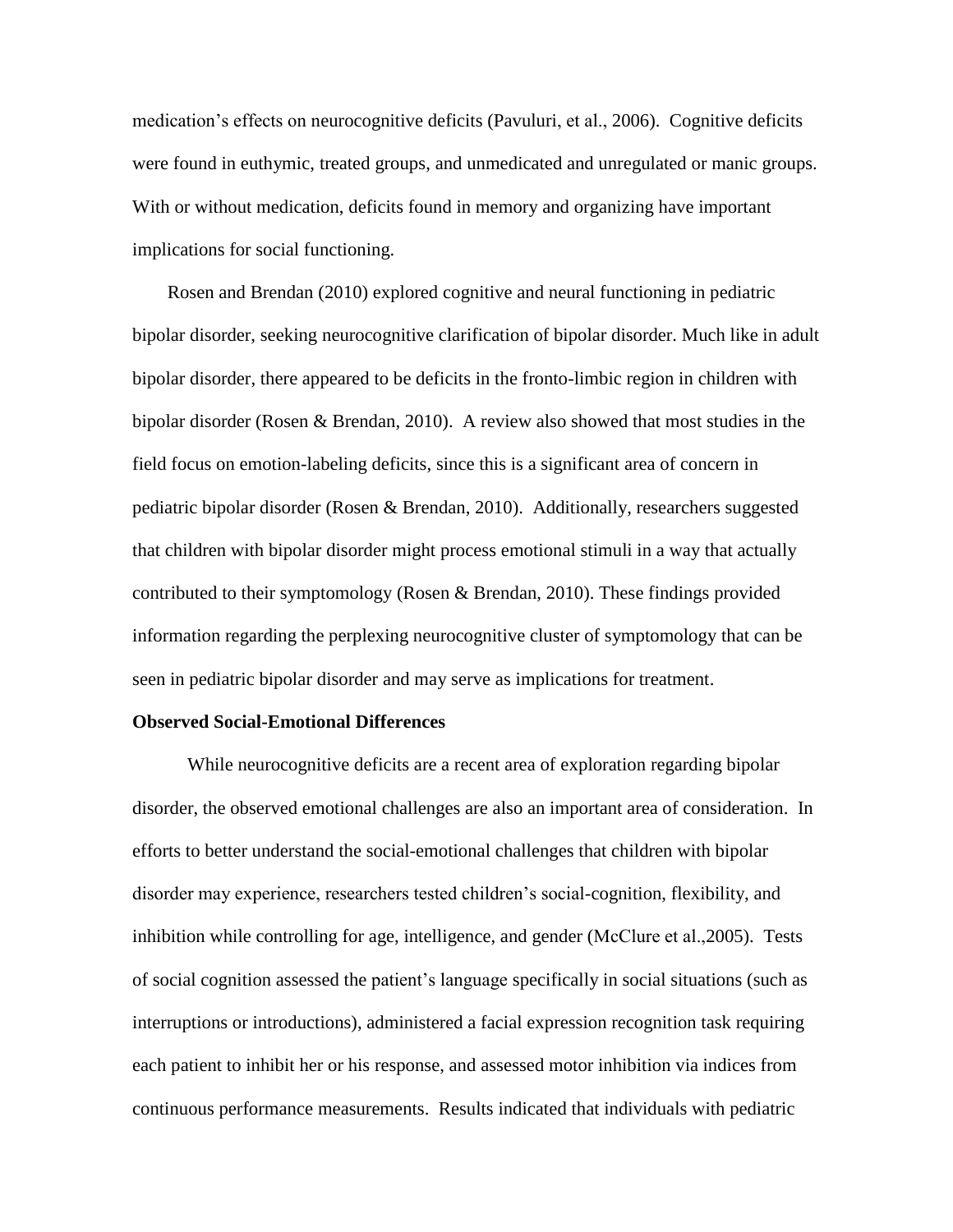bipolar disorder had significantly more trouble with social pragmatics, emotion recognition, and response flexibility in comparison to controls. However, there was no significant difference in inhibition during continuous performance tasks. Identification of deficits in social cognition and motor flexibility might help improve diagnosis and treatment. Additionally, the findings indicated that pediatric bipolar disorder may be correlated to missing or misunderstanding social cues, experiencing challenges in responding flexibly, and having difficulty recognizing facial affect.

In regards to diagnosis and treatment, additional issues and symptoms may complicate pediatric bipolar disorder. For example, comorbid anxiety often overlaps with bipolar disorder (Sala et al., 2014). When a child becomes dysregulated, his or her anxiety might also increase. One of the largest studies ( $n=413$ ) regarding pediatric bipolar disorder included both an investigation of the effects of anxiety on time of mood regulation and these effects over a five-year period (Sala et al., 2014). This longitudinal study suggested that there is a significant relationship between time of regulation and anxiety level. Anxiety was correlated with longer times regulating back to a stable mood and more cycling of moods (e.g., manic, hypomanic, euthymic, depressed, mixed). These findings highlight the importance of considering the impact of anxiety concerning pediatric bipolar disorder.

**Emotion recognition differences in pediatric bipolar disorder.** Literature regarding patients with bipolar disorder who also had issues with emotion recognition indicated an impaired quality of life regarding both social and daily activities (Aydemir, Akkaya, Uykur, & Erol, 2013). In order to better support children with bipolar disorder, researchers studied the issue of social functioning by assessing participants' facial expression recognition (McClure, Hoberman, Pine, & Leibenluft, 2003). Small sample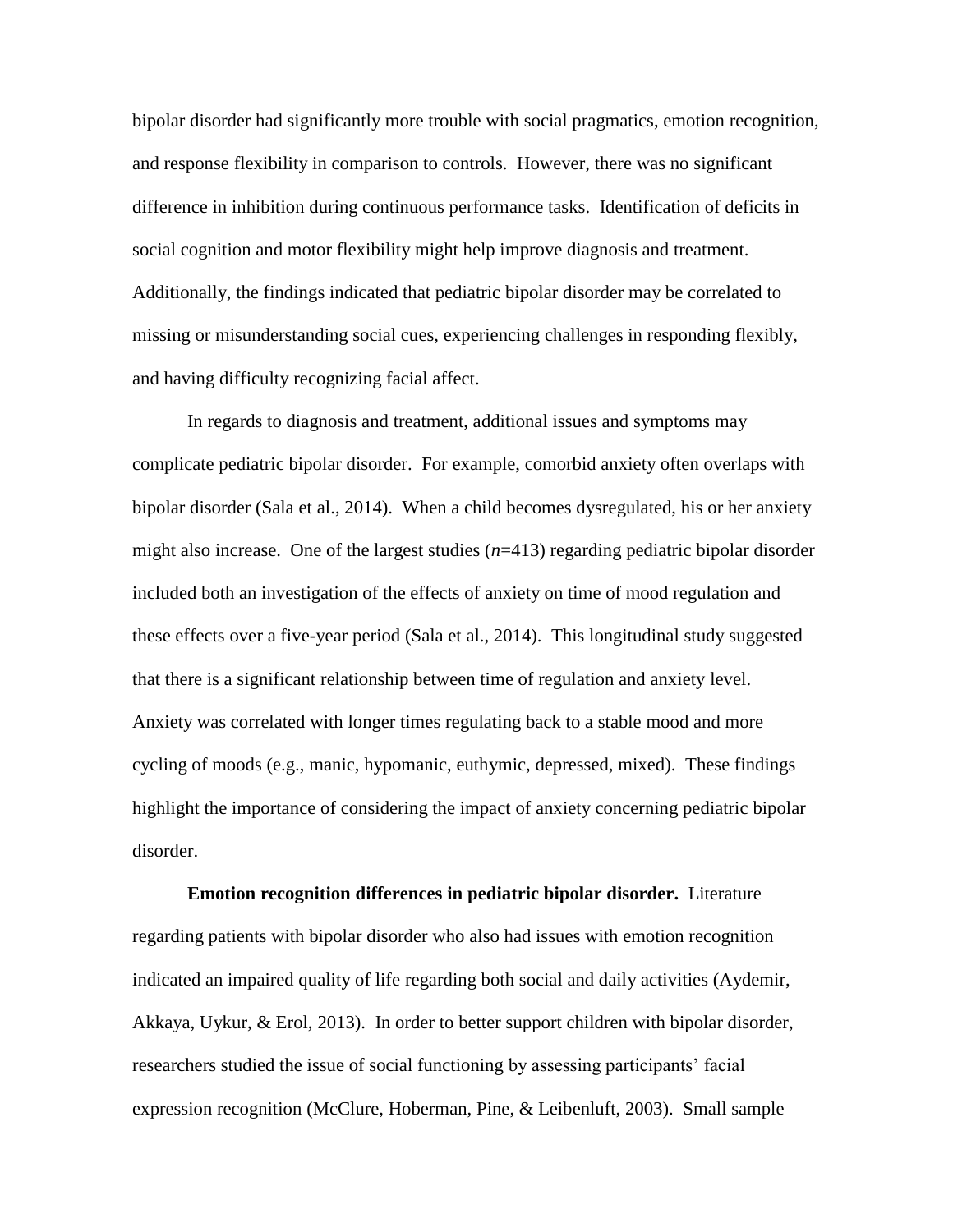sizes were chosen: bipolar disorder  $(n=11)$ , anxiety disorder  $(n=10)$ , and control  $(n=25)$ groups (McClure et al., 2003). Adolescents looked at photographs of children with various levels of intensity in expressions of happiness, sadness, anger, or fear. Findings revealed that participants in the pediatric bipolar group perceived significantly more faces as angry. Not only is emotion recognition difficulty associated with less quality of life, but this study also signified findings that better illuminated the potential challenges faced by children with bipolar disorder.

Differences in emotion recognition were investigated in children with severe mood dysregulation (SMD) and bipolar disorder (Rick, et al., 2008). Parents were given questionnaires and screening measures as their children were administered an emotional expression multimorph test. The multimorph test displayed gradations of emotions via facial images. Beginning as neutral faces, the images gradated towards an emotion: happiness, surprise, fear, sadness, anger, or disgust. When participants recognized the emotion the morph displayed, they clicked "stop." Results indicated equally significant deficits in both bipolar and SMD children, and provided evidence for diagnosis differentiation issues and issues in separating mood disorder research participants into groups.

Facial labeling tasks were given to pediatric bipolar and severe mood dysregulation (SMD) individuals ages 8-18 (Kim, et al., 2013). Video eye tracking technology was used to record children as they looked at pictures of people displaying a facial expression (i.e. neutral, happy, sad, anger, or fear). The stimuli were morphed into various levels, gradually making the facial expressions more difficult to decipher. Children with bipolar disorder or SMD made significantly more errors in labeling emotions than the control group. These findings provided evidence regarding challenges possibly faced by children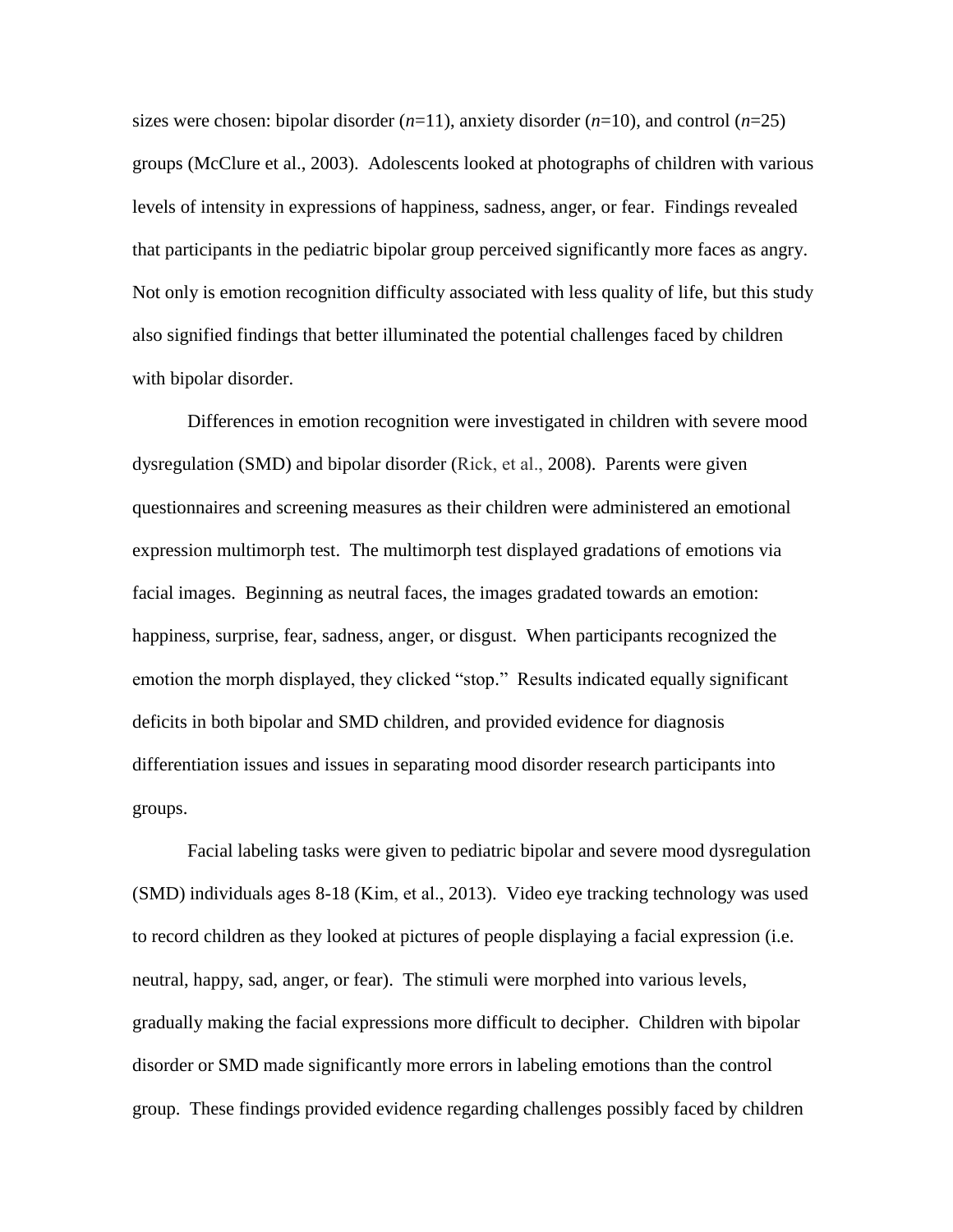with bipolar disorder. While previous studies have had similar findings, the methodology continues to improve, becoming increasingly precise.

Individuals who struggle with bipolar moods may miss cues and/or emotions. The literature suggests that an individual with bipolar disorder will likely have cognitive difficulties deciphering an emotional or social cue (McClure et al., 2005). The literature also discusses that even once moods are stabilized, some of these recognition issues persist. In turn, this can significantly impact social interactions and the ability to recognize other people's emotions.

#### **Environmental Correlations with Bipolar Disorder**

While research indicates a high heritability of bipolar disorder, it is important to consider additional factors (Kieseppa, Partonen, Haukka, Kaprio, & Lonqvist, 2004). Therefore, it is relevant to acknowledge environmental influence and impact on bipolar disorder, especially with the unique importance of environment for DHH children. Literature suggests that trauma is likely the most highly correlated environmental factor regarding bipolar disorder (Etain, Henry, Bellivier, Mathieu, & Leboyer, 2008). Etain et al. (2008) explained that further research needed to be conducted to refine this seemingly bidirectional correlation, but that trauma can certainly impact a child's affective regulation.

Environmental factors are especially important to consider for DHH children, since environments vary in communication access, access to sufficient (linguistically and culturally) mental health care, family support, and education. For example, barriers to communication with either one's family, educators, or mental health clinicians, could lead to misinformed diagnosis and treatment.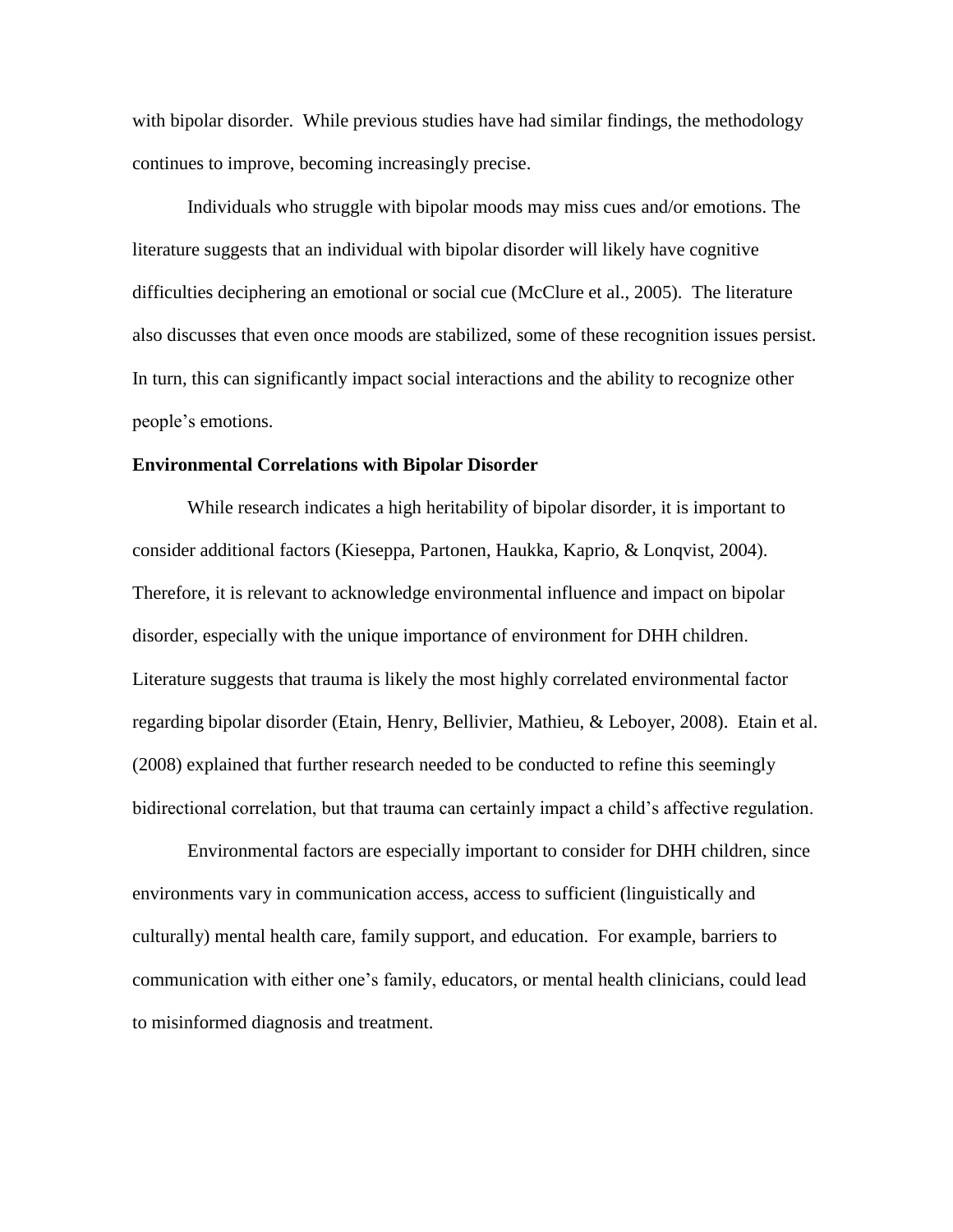#### **Available Therapeutic Treatments Used with Pediatric Bipolar Disorder**

While children who have bipolar disorder may receive multiple forms of treatment (e.g., psychopharmacological treatment, family therapy, group therapy, etc.), available literature is limited pertaining to evidence-based treatment with this population. A workgroup was tasked with developing a treatment protocol for working specifically with children who have bipolar disorder (Kowatch, et al., 2005). The article discussing this workgroup provided a thorough description of symptomology from pressured speech to hypersexuality, further clarifying nosology for clinicians treating pediatric bipolar disorder. While researchers warn that treatment suggestions are not tailored to all children, Kowatch et al. (2005) discussed the important of establishing broad treatment guidelines for symptomology of pediatric disorder.

In efforts to develop evidence-based treatment for pediatric bipolar disorder, a large study  $(n=145)$  was conducted to determine the effects of family-focused therapy in conjunction with psychopharmacological treatment (Miklowitz, et al., 2014). Adolescents with bipolar disorder were treated with psychopharmacological and family-focused therapy (such as a treatment group) or psychoeducation and psychopharmacological treatment (such as a control group). Participants' mood regulation and symptomology were monitored for two years as they received treatment. Research indicated that family-focused treatment was no more beneficial in recovering from dysregulation and re-stabilization or delaying recurrence than brief psychoeducation. While family-focused treatment is typically used with adults who have bipolar disorder, these findings indicated it was not significantly effective with the adolescent population.

In a slightly younger group of participants, family-focused therapy proved even more effective (Miklowitz, et al., 2013). Participants were not diagnosed with bipolar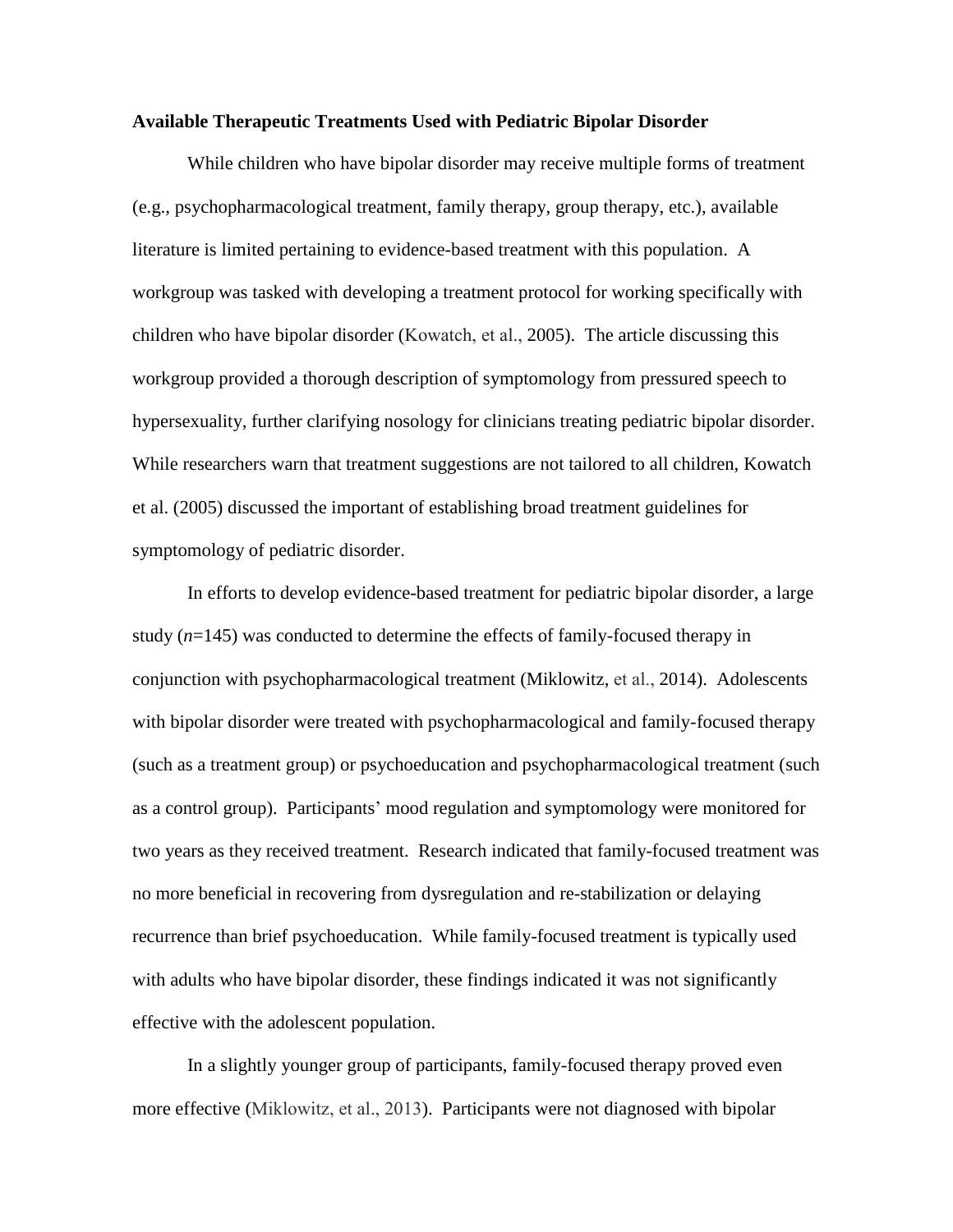disorder, but had mood dysregulation issues and a significant genetic loading for bipolar disorder (Milkowitz et al., 2013). Families underwent one year of family-focused therapy (Milkowitz et al., 2013), and the findings revealed that family-focused therapy was associated with faster recovery from dysregulated moods (Milkowitz et al., 2013). Familyfocused therapy may prove to better fit younger populations with mood dysregulation challenges as opposed to adolescent counterparts.

## **DHH Patients with Pediatric Bipolar Disorder**

The literature regarding pediatric bipolar disorder reflects the debate regarding diagnosis (Kowatch et al., 2005; Joseph et al., 2008). Literature regarding pediatric bipolar disorder with DHH people suggests additional complications in regard to diagnosis and treatment (Appleford, 2003; Diaz et al., 2013; Landsberger, Diaz, Spring, Sheward, & Sculley, 2014; Landsberger, Sajid, Schmelkin, Diaz, & Weiler, 2013).

While a variety of issues with prevalence and diagnosis may be considered, experts have made recommendation for clinicians fluent in ASL (Diaz et al., 2013; Landsberger et al., 2014). These studies also emphasized the importance of key components concerning informed and competent care (e.g., cultural sensitivity and appropriate diagnosis fitting an individual in the context of his/her environment). Additionally, researchers specifically recommended assessment and treatment through cultural and linguistic sensitivity of the following: language modality and fluency, auditory history, and cultural identification (Landsberger et al., 2013). Studies suggested that the use of an interpreter is necessary, or called for clinicians who use sign language (Landsberger et al., 2013). Culturally and linguistically sensitive evaluations of DHH children and adolescents may help provide better support for whatever psychiatric challenges they experience.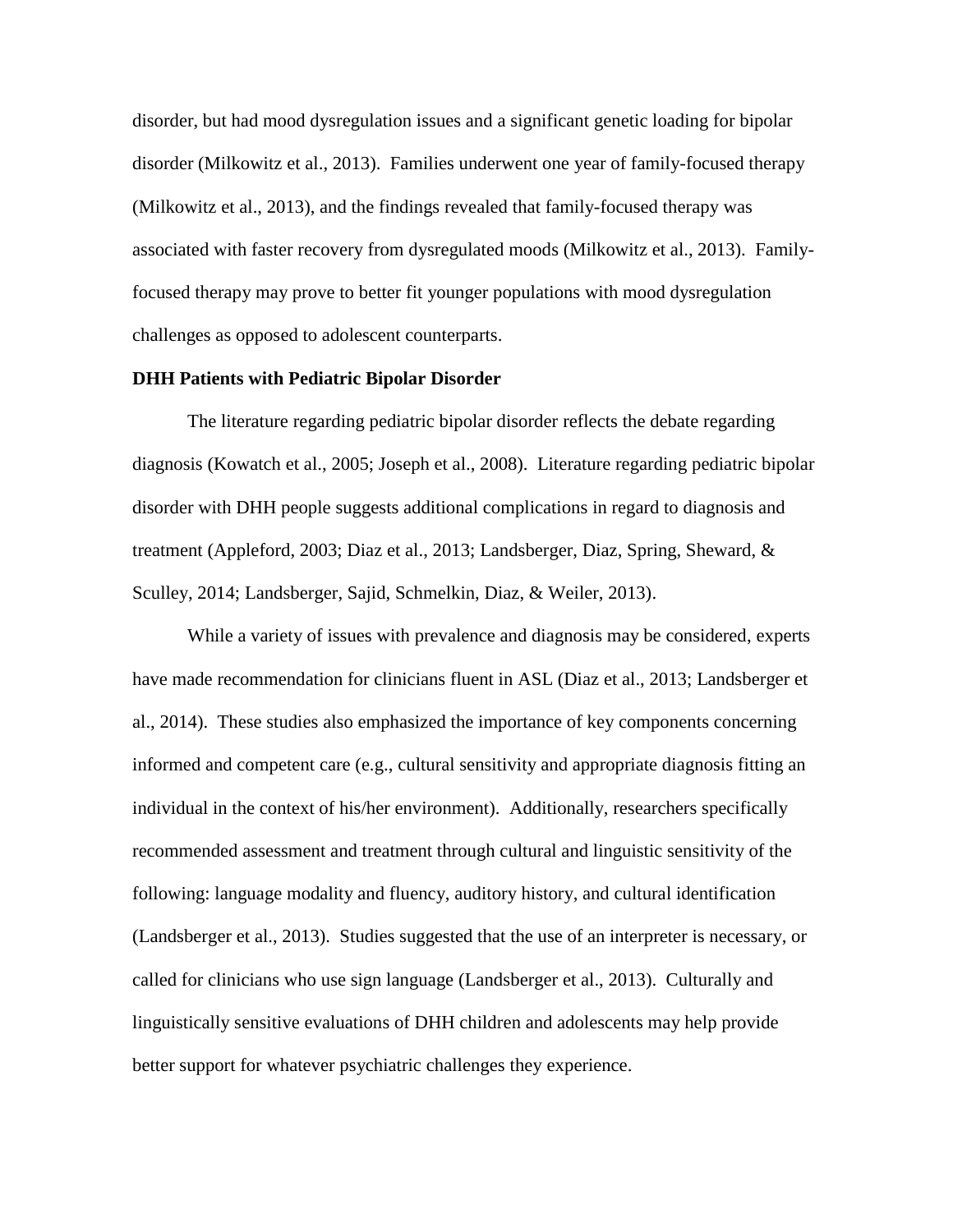#### **Available Therapeutic Treatments Used with DHH People with Bipolar Disorder**

The Juvenile Bipolar Research Foundation (JBRF) discussed a number of promising resources regarding assessment, diagnosis, and treatment with and for children with bipolar disorder (2016). There is no such literature specifically pertaining to DHH children with bipolar disorder on JBRF's website, although a list of miscellaneous resources can be located in table 1. While research regarding treatment of DHH people with psychiatric diagnoses is limited, a restricted number of case and pilot studies can be seen in table 2 (Markowitz & Nininger, 1984; Gupta & Caddy, 2007; Waxmonsky, et al., 2013).

An adolescent in her first year of college was treated for a manic episode in an inpatient unit with hearing individuals (Markowitz et al., 1984). By working with interpreters for communication facilitation, clinicians found that this woman had a history of hypomanic episodes, responded well to psychopharmacological treatments usually administered with patients who have bipolar disorder (e.g., atypical antipsychotic medications), and had three aunts diagnosed with bipolar disorder. Additionally, researchers acknowledged the paradox or dispute of prevalence of bipolar disorder in DHH patients. Towards the end of the young lady's inpatient treatment, she began to discuss lifetime struggles with emotional issues such as feelings of inadequacy, and became more emotionally aware of said experiences.

Another case study revealed a Deaf woman's experience with discovering that she had bipolar disorder later in life (Gupta & Caddy, 2007). After a lifetime of depressive episodes, she was finally diagnosed when she experienced a hypomanic period (Gupta  $\&$ Caddy, 2007). Upon receiving care, through text and an interpreter, clinicians investigated and identified a history of depressive episodes and at least one hypomanic episode (Gupta & Caddy, 2007). When the patient and her clinician began treatment by writing back and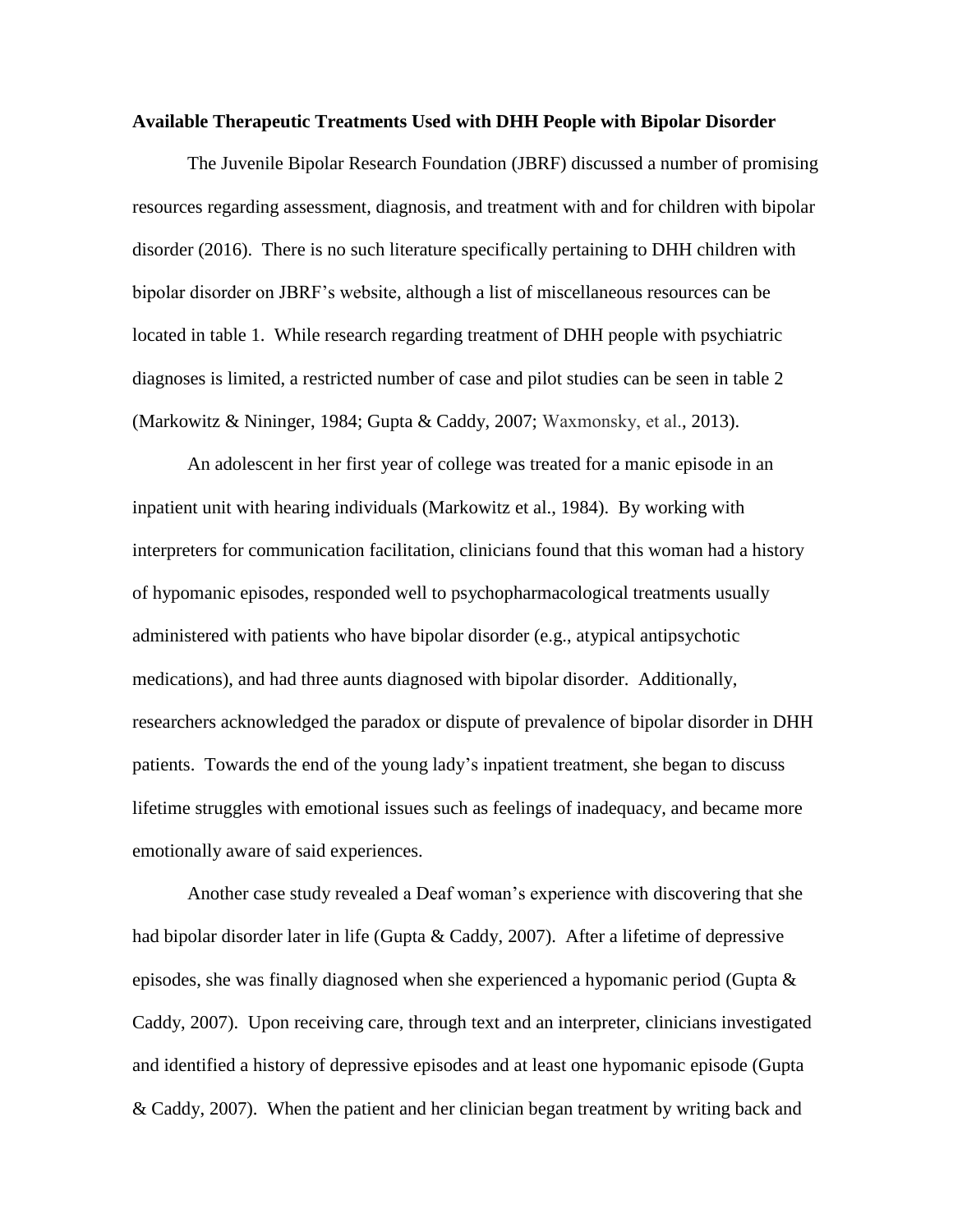forth, the patient asserted that this method was "boring" and they switched to texting and later had some sessions with an interpreter. Individual treatment and psychopharmacological intervention appeared to help stabilize the patient's mood. Researchers reported that soon after the patient's mood stabilized, the patient discontinued the psychopharmacological intervention and her mood returned to a dysregulated period (Gupta & Caddy, 2007). The patient was advised to continue psychopharmacological treatments and her mood restabilized (Gupta & Caddy, 2007). This case study provides another lens into what approaches are being used with DHH individuals with bipolar disorder.

Findings from a group therapy pilot (*n*=7) suggested a treatment plan of dysregulated mood in DHH children diagnosed with ADHD or severe mood dysregulation (Waxmonsky et al., 2013). While none of the participants were reported to have bipolar disorder, this study is closest to the population and most like the proposed treatment of study in this research proposal (Waxmonsky et al., 2013). Children attended nine cognitive-behavioral group therapy sessions focused on affect regulation while their parents attended parent-training group sessions (Waxmonsky et al., 2013). The children ranged in age from 7 to 12 and were simultaneously receiving psychopharmacological treatment (Waxmonsky et al., 2013). Researchers specified that the emotional instability seen in ADHD did not necessarily mean there would also be cyclical mood changes as with bipolar disorder (Waxmonsky et al., 2013). Therefore, the focus of this study was on affect regulation; however, it provided information regarding dysregulation within a unique population and showed how group therapy could be an effective method of treatment. During the nine weeks of treatment, children's moods improved and became more stable, and their overall functioning improved (Waxmonsky et al., 2013). Given the small sample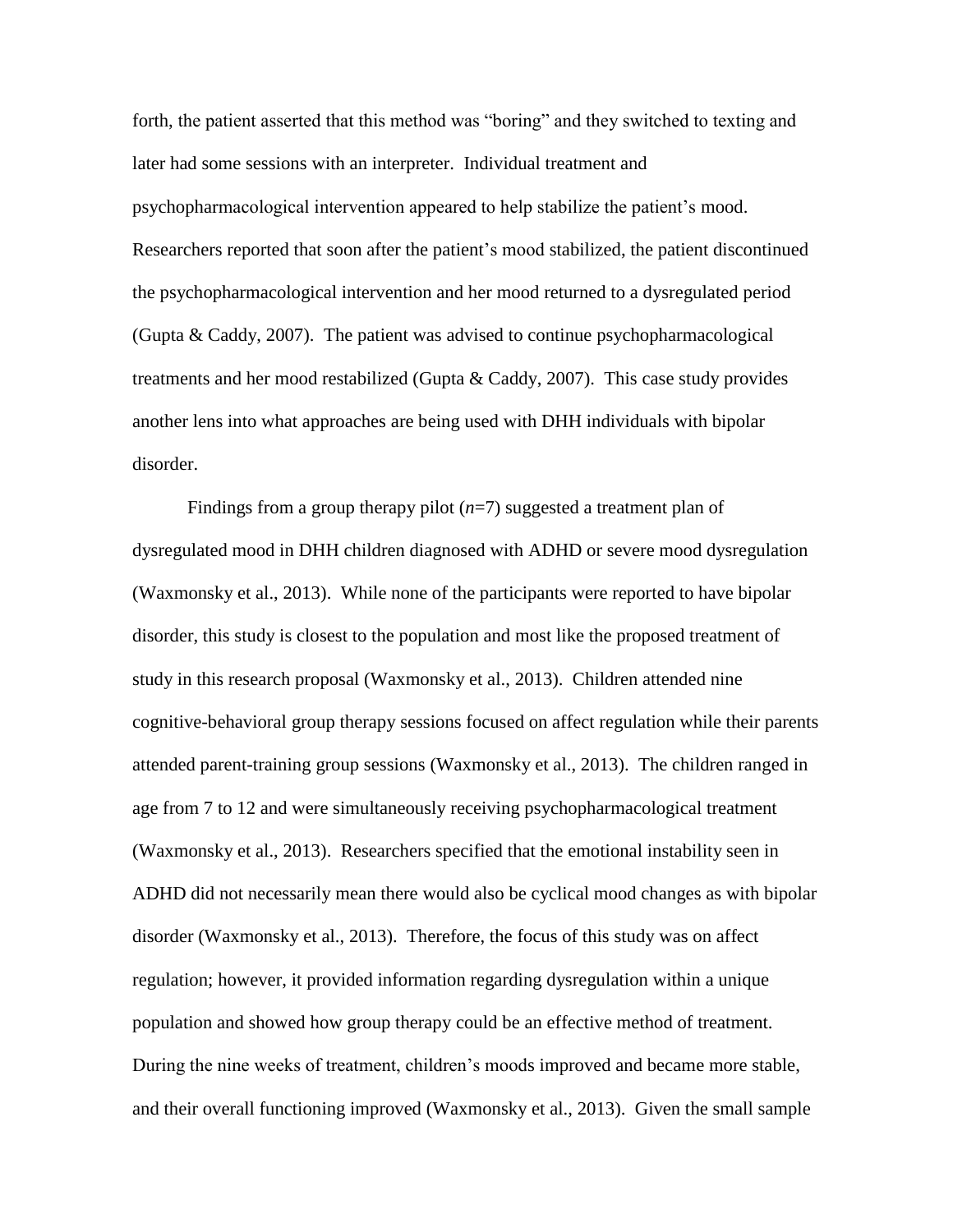size of this pilot study, more work in the area of improving emotion recognition is crucial to social-cognitive development. Additionally, more work in this area of study may potentially provide evidence for this form of treatment with DHH children with bipolar disorder.

Literature regarding DHH inpatients was collected to better understand diagnoses and issues concerning assessment and treatment (Haskins, 2004). Researchers recommend that clinicians have linguistic competency and experience in the field, "staff members who are experts in manual communication and deaf culture, as well as with the diagnoses and treatments of major mental illnesses" (Haskins, 2004, p. 439). A year's worth of patient records (*n*=43) were reviewed to collect information regarding hearing status or identification, linguistic background, cognitive issues, intelligence, personality, mood, development, and substance abuse history. Approximately 19% of the patients were diagnosed with bipolar disorder (*n*=8), among a number of other comorbid diagnoses. Additionally, Haskins (2004) reviewed the history of lawsuits that led to the establishment of Deaf psychiatric inpatient units (e.g. the inpatient units in Maryland and North Carolina). In light of these lawsuits, Haskins (2004) recommended direct access to communication via staff fluent in sign language as opposed to indirect access to care via interpreters. This resolution can also cut the cost and help clarify diagnoses as opposed to losing valuable information in the process of translation and potentially excluding or oppressing the individual. Researchers suggested that there was, and is, a strong need for culturally and linguistically competent clinicians (Haskins, 2004). These case studies, a pilot study, and review of patient records provide preliminary information regarding issues of prevalence, clinician's competency, communication, and organizational issues as it relates to DHH individuals with bipolar disorder.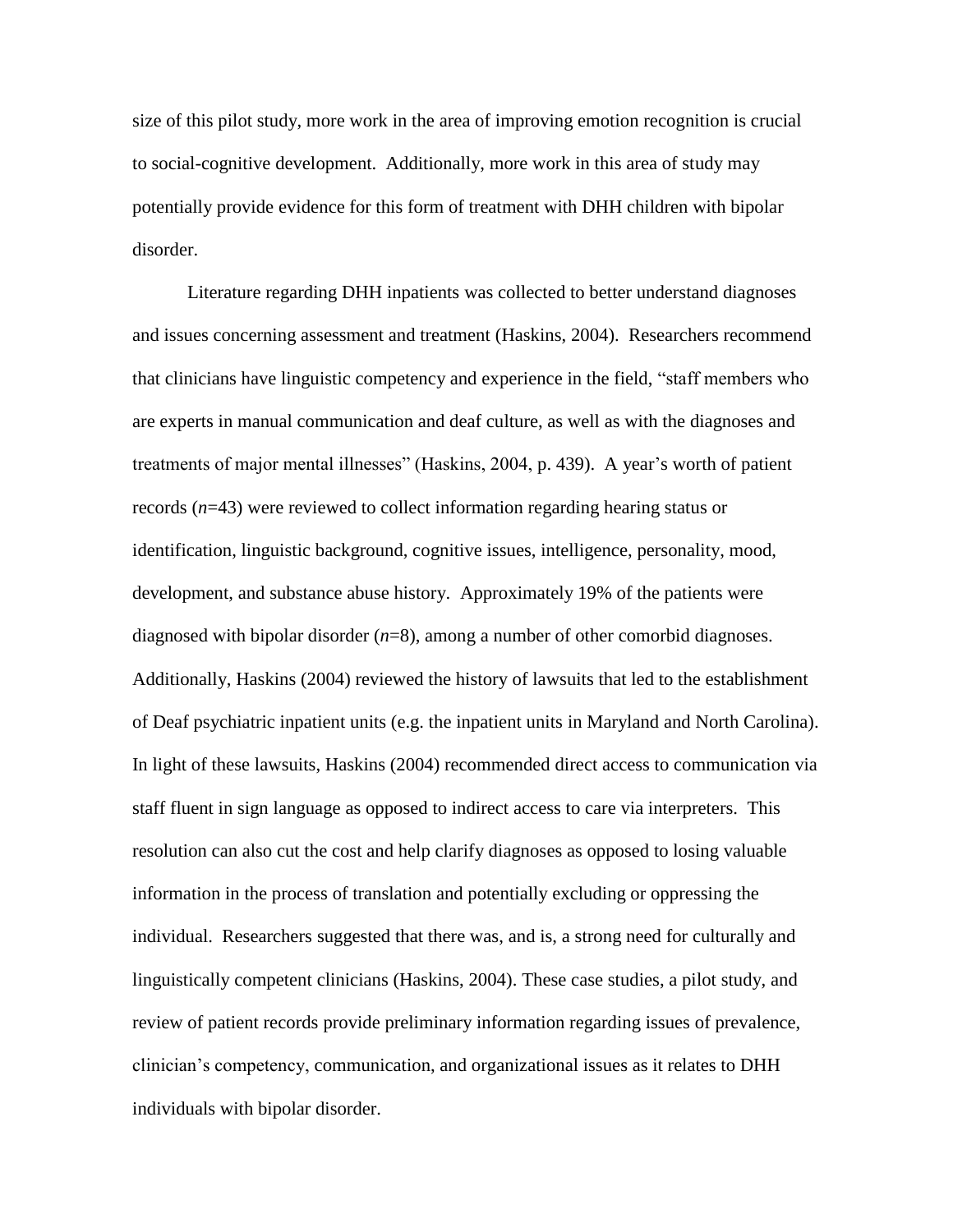Available literature recognizes issues regarding diagnostic clarity, prevalence rates, and treatment of pediatric bipolar disorder. For pediatric bipolar disorder in DHH children, this information is scarcer. As such, it is apparent that more information regarding this population is necessary. With the available information regarding the importance of culturally and linguistically competent clinicians (Diaz et al., 2013; Landsberger et al., 2014), this may also serve DHH children with bipolar disorder to receive treatment in a group of peers with similar barriers and strengths. Treatment regarding DHH children and adolescents with bipolar disorder requires further investigation. Literature indicates that children with bipolar disorder, both DHH and hearing individuals, could use support with neurocognition (Bearden, Hoffman, & Cannon, 2001; Bearden, et al., 2006; Bearden, et al., 2007; Joseph et al., 2008; Pavuluri, 2006), emotion recognition (McClure et al., 2005), and access to treatment (Kowatch et al., 2005; Miklowitz et al., 2013; Waxmonsky et al., 2013; Miklowitz et al., 2014). As such, a culturally and linguistically tailored-treatment could be used to support DHH individuals with pediatric bipolar disorder.

## **Where to Begin?**

Future research could evaluate the effectiveness of group therapy as an enhancement to psychopharmacological intervention, individual psychotherapy, and psychoeducation with families. Given the importance of emotional awareness in social interactions and survival (Lewis, et al., 2008), and deficits of emotional awareness in individuals with bipolar disorder (Bearden et al., 2001; Joseph et al., 2008; McClure et al., 2005), group therapy may improve social interactions and feelings of relatedness. Ideally, research could investigate the impact of group therapy for those who are DHH and experiencing mood dysregulation. Nonetheless, several issues with a therapeutic group for DHH children with bipolar disorder remain (e.g., access to communication and availability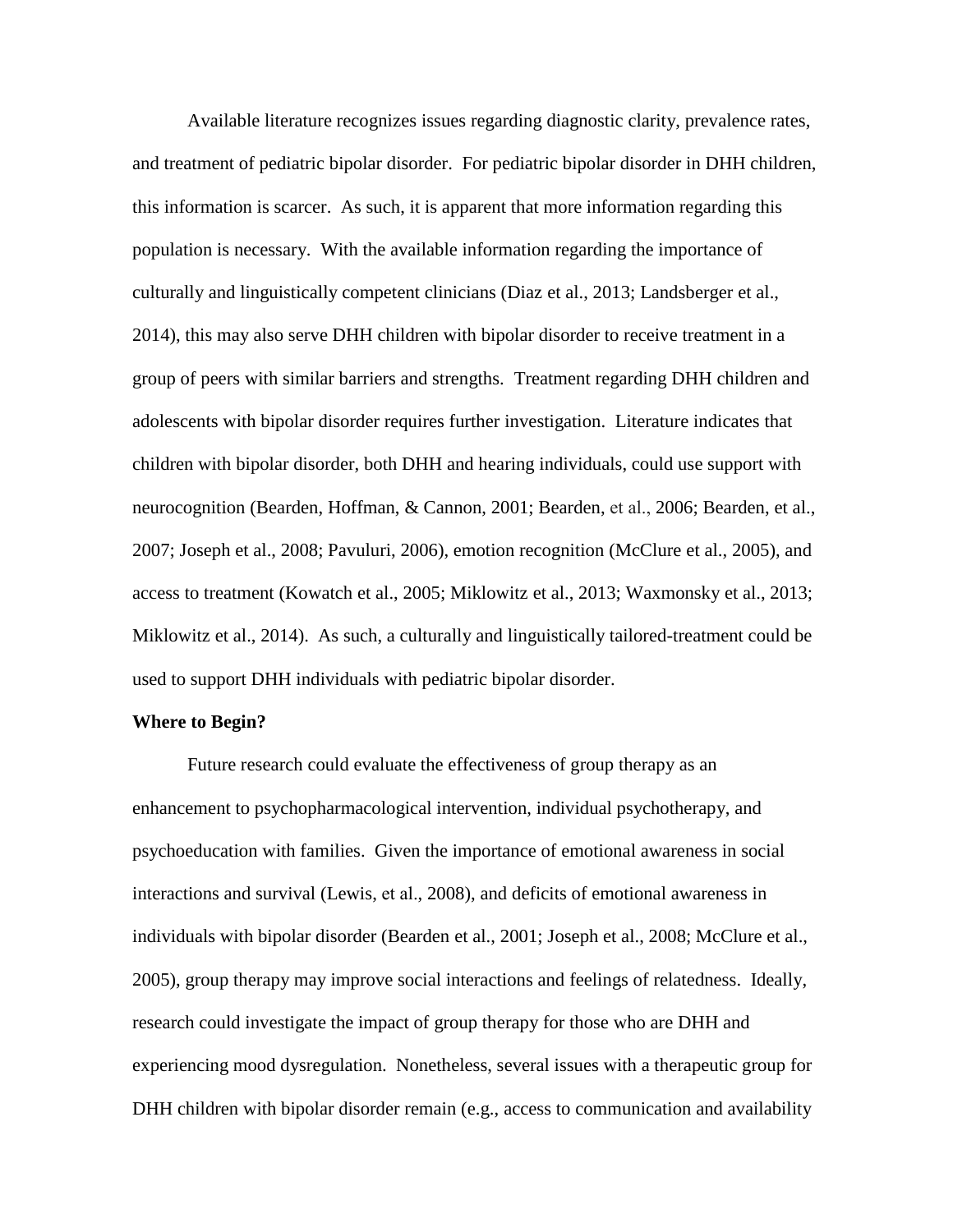of culturally appropriate clinicians). Research studies could however, provide group therapy to DHH children with bipolar disorder by working with an interpreter as done in a previous case study (Markowitz et al., 1984).

A brief overview of the available literature is the first step in supporting DHH children with bipolar disorder, given that there is little scientific literature or suggested therapeutic treatments with- and for- this population. Issues remain concerning prevalence rates of DHH individuals with psychiatric disorders (Appleford, 2003; Diaz et al., 2013). While there is literature indicating differences in spatial working memory, problem-solving, and other executive functioning tasks with children with pediatric bipolar disorder, there is no neurocognitive information regarding DHH children with bipolar disorder. Similarly, social-emotional differences remains untracked for DHH children with bipolar disorder. While there is a dearth of literature regarding available treatments with general populations of children with bipolar disorders, there is even less information regarding DHH children. The theme of gaps in research concerning DHH pediatric bipolar disorder is prevalent in all areas of diagnosis and treatment literature. Effective, evidence-based treatment regarding DHH children and adolescents with pediatric bipolar disorder certainly needs further investigation.

#### **Contact Information:**

Hannah A. Joharchi Gallaudet University Department of Psychology 800 Florida Ave., NE Washington, D.C. 20002 Phone: 202-651-5540 Hannah.joharchi@gallaudet.edu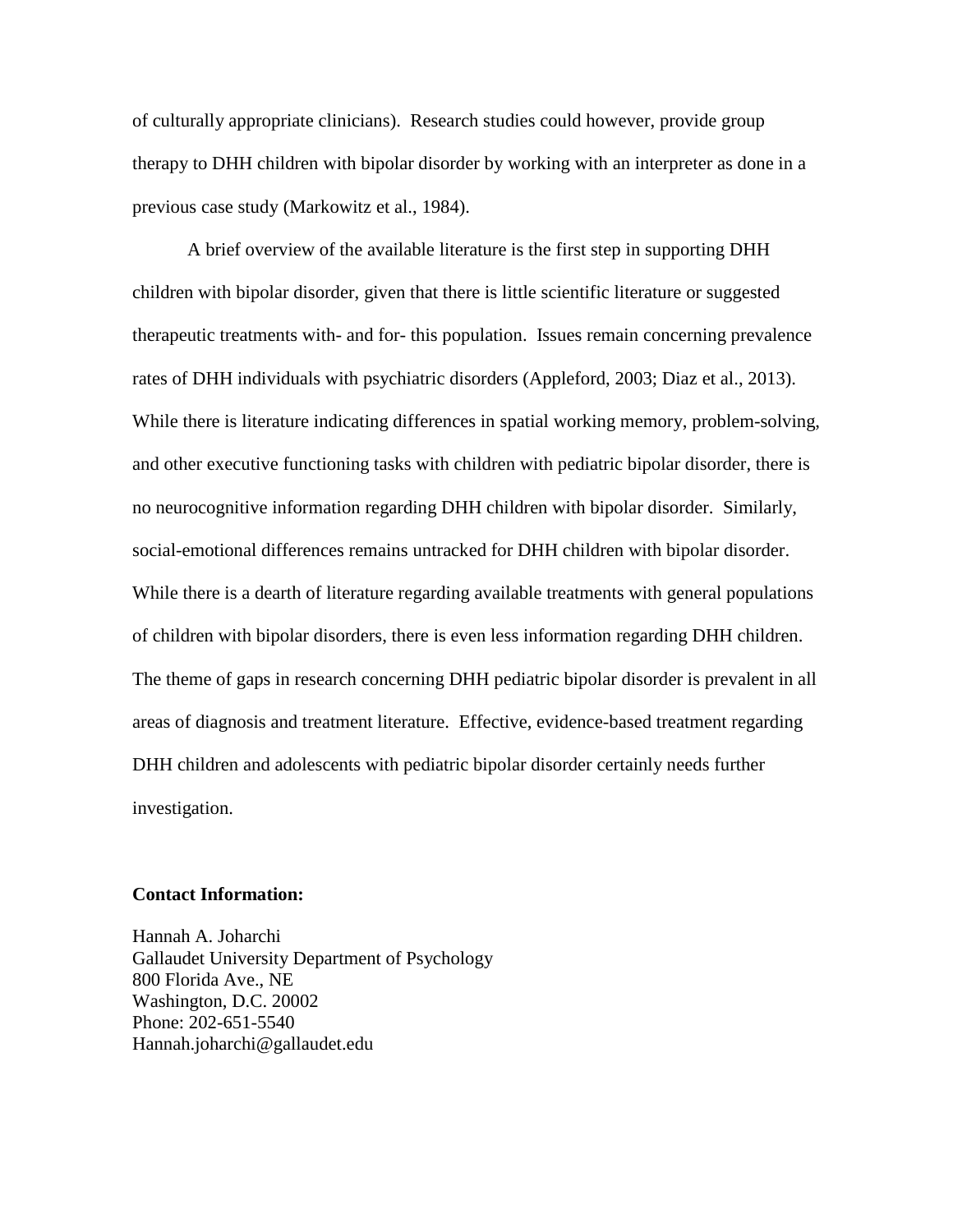#### References

- American Psychiatric Association. (2013). *Diagnostic and statistical manual of mental disorders (DSM5)*. Washington, DC: American Psychiatric Publication.
- Appleford, J. (2003). Clinical activity within a specialist mental health service for deaf people: Comparison with a general psychiatric service. *Psychiatric Bulletin, 27*, 375-377. Retrieved from

http://pb.rcpsych.org/content/pbrcpsych/27/10/375.full.pdf

- Aydemir, O., Akkaya, C., Uykur, B., & Erol, A. (2013). Effect of facial emotion recognition on subjective psychosocial functioning in bipolar patients. *Acta Psychiatrica Scandinavica*, *127*(5), 412-413.
- Barrett, L. F., & Russell, J. A. (Eds.). (2015). *The psychological construction of emotion*. New York, NY: The Guilford Press.
- Bearden, C. E., Glahn, D. C., Caetano, S., Olvera, R. L., Fonseca, M., Najt, P., Hunter, K., Pliszka, S.R. & Soares, J. C. (2007). Evidence for disruption in prefrontal cortical functions in juvenile bipolar disorder. *Bipolar Disorders*, *9*(s1), 145-159.
- Bearden, C. E., Glahn, D. C., Monkul, E. S., Barrett, J., Najt, P., Villarreal, V., & Soares, J. C. (2006). Patterns of memory impairment in bipolar disorder and unipolar major depression. *Psychiatry Research*, *142*(2), 139-150.
- Bearden, C. E., Hoffman, K. M., & Cannon, T. D. (2001). The neuropsychology and neuroanatomy of bipolar affective disorder: a critical review. *Bipolar Disorders*, *3*(3), 106-150.
- Chuang, Z. J., & Wu, C. H. (2004, June). Emotion recognition using acoustic features and textual content. In *Multimedia and Expo, 2004. ICME'04. 2004 IEEE International Conference* (Vol. 1, pp. 53-56). IEEE.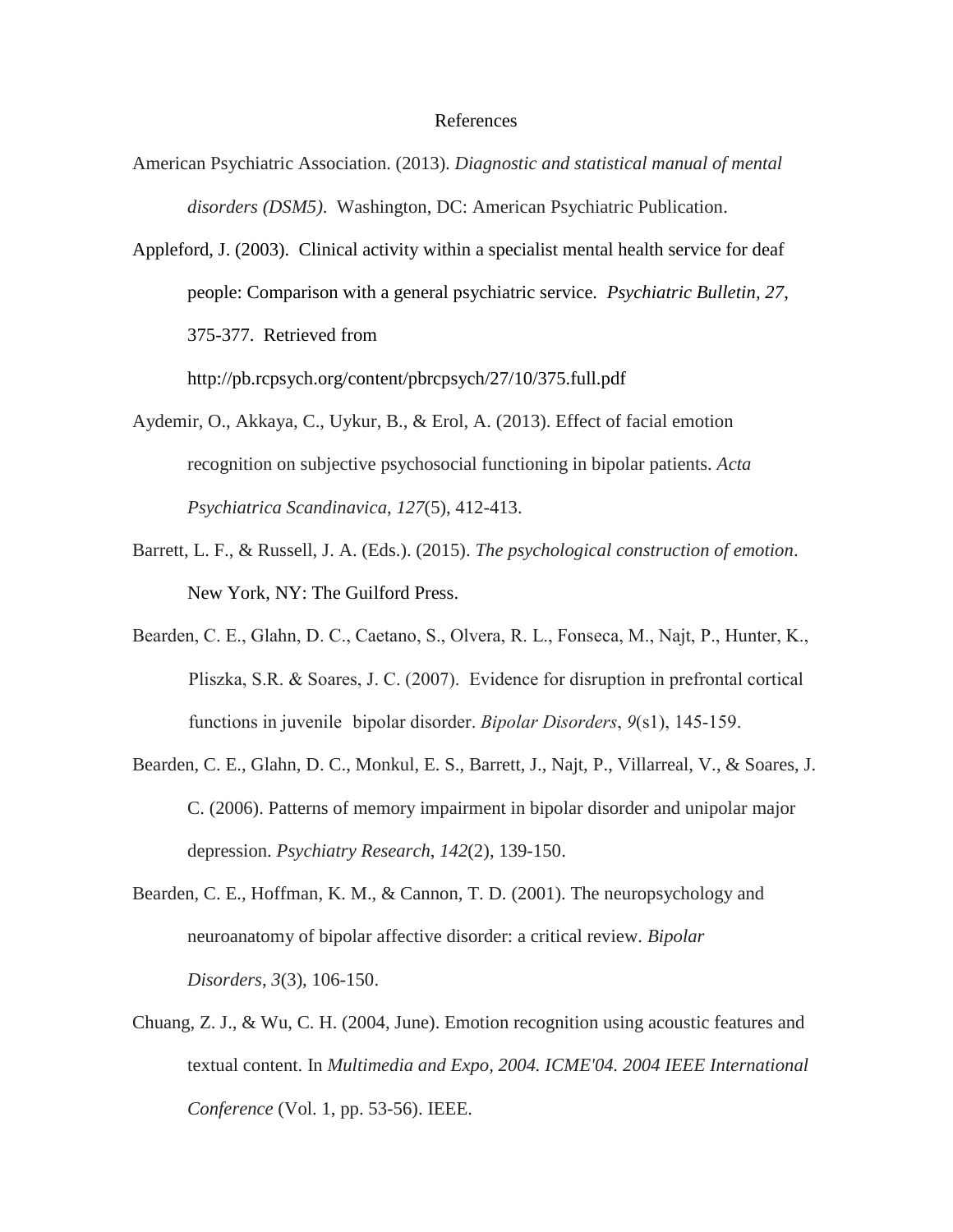- Diaz, D. R., Landsberger, S. A., Povlinski, J., Sheward, J., & Sculley, C. (2013). Psychiatric disorder prevalence among deaf and hard-of-hearing outpatients. *Comprehensive Psychiatry*, *54*(7). [doi:10.1016/j.comppsych.2013.04.004](http://dx.doi.org/10.1016/j.comppsych.2013.04.004)
- Etain, B., Henry, C., Bellivier, F., Mathieu, F., & Leboyer, M. (2008). Beyond genetics: childhood affective trauma in bipolar disorder. *Bipolar Disorders*, 10, 867-876.
- Field, A. (2013). Discovering statistics using IBM SPSS statistics, 4th edition. Los Angeles, California: Sage Publications Incorporated.
- Gupta, M., & Caddy, J. (2007). Deaf client with bipolar illness: a case report. *Clinical Practice and Epidemiology in Mental Health: CP & EMH*, *3*(19). doi:10.1186/1745-0179-3-19
- Haskins, B. G. (2004). Serving deaf adult psychiatric inpatients. *Psychiatric Services*, *55*(4), 439-441.
- Hoertnagl, C. M., Muehlbacher, M., Biedermann, F., Yalcin, N., Baumgartner, S., Schwitzer, G., Deisenhammer, E.A., Hausmann, A., Kemmler, G., Benecke, C., & Hofer, A. (2011). Facial emotion recognition and its relationship to subjective and functional outcomes in remitted patients with bipolar I disorder. *Bipolar Disorders*, *13*(5‐6), 537-544.
- Joseph, M. F., Frazier, T. W., Youngstrom, E. A., & Soares, J. C. (2008). A quantitative and qualitative review of neurocognitive performance in pediatric bipolar disorder. *Journal of Child and Adolescent Psychopharmacology*, *18*(6), 595-605.
- Juvenile Bipolar Research Foundation (2016). *Published articles by JBRF researchers.* Retrieved from http://www.jbrf.org/publications-by-jbrf-researchers/

Kieseppa, T., Partonen, T., Haukka, J., Kaprio, J., & Lonqvist, J. (2006). High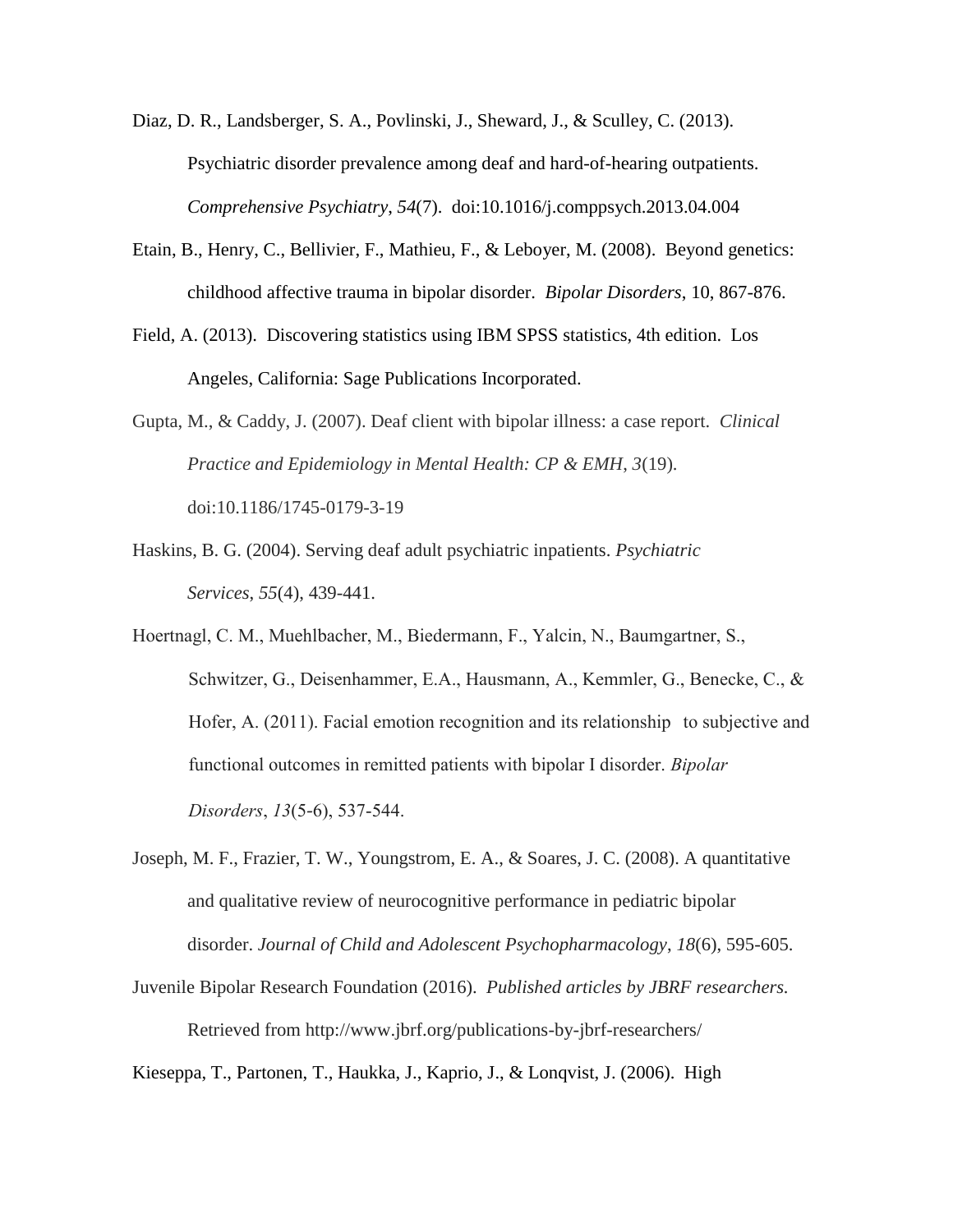concordance of bipolar I disorder in a nationwide sample of twins. *American Journal of Psychiatry*, *161*, 10, 1814-1821.

- Landsberger, S. A., Diaz, D. R., Spring, N. Z., Sheward, J., & Sculley, C. (2014). Psychiatric diagnosis and psychosocial needs of outpatient deaf children and adolescents. *Child Psychiatry and Human Development, 45*. doi: 10.1007/s10578- 013-0375-9
- Landsberger, S. A., Sajid, A., Schmelkin, L., Diaz, D. R., & Weiler, C. (2013). Assessment and treatment of deaf adults with psychiatric disorders: a review of the literature for practitioners. *Journal of Psychiatric Practice*, *19*(2), 87-97.
- Kim, P., Arizpe, J., Rosen, B.H., Varun Razdan, B.S., Haring, C.T., Jenkins, S.E., Deveney, C.M., Brotman, M.A., Blair, J.R., Pine, D.S., Baker, C.I., & Leibenluft, E. (2013). Impaired fixation to eyes during facial emotion labeling in children with bipolar disorder or severe mood dysregulation. *Journal of Psychiatry for Neuroscience, 38*(6). doi: [10.1503/jpn.120232](http://dx.doi.org/10.1503%2Fjpn.120232)
- Kowatch, R. A., Fristad, M., Birmaher, B., Wagner, K. D., Findling, R. L., & Hellander, M. (2005). Treatment guidelines for children and adolescents with bipolar disorder. *Journal of the American Academy of Child and Adolescent Psychiatry*, *44*(3), p. 213-235. Retrieved from http://www.bpchildren.org/files/Download/TreatmentGuidelines.pdf
- Lewis, M., Haviland-Jones, J.M., & Barrett, L. F. (2008). *Handbook of emotions* (Eds.) New York, New York: The Guilford Press.
- Margulies, D. M., Weintraub, S., Basile, J., Grover, P. J., & Carlson, G. A. (2012). Will disruptive mood dysregulation disorder reduce false diagnosis of bipolar disorder in children? *Bipolar Disorders*, *14*(5), 488-496.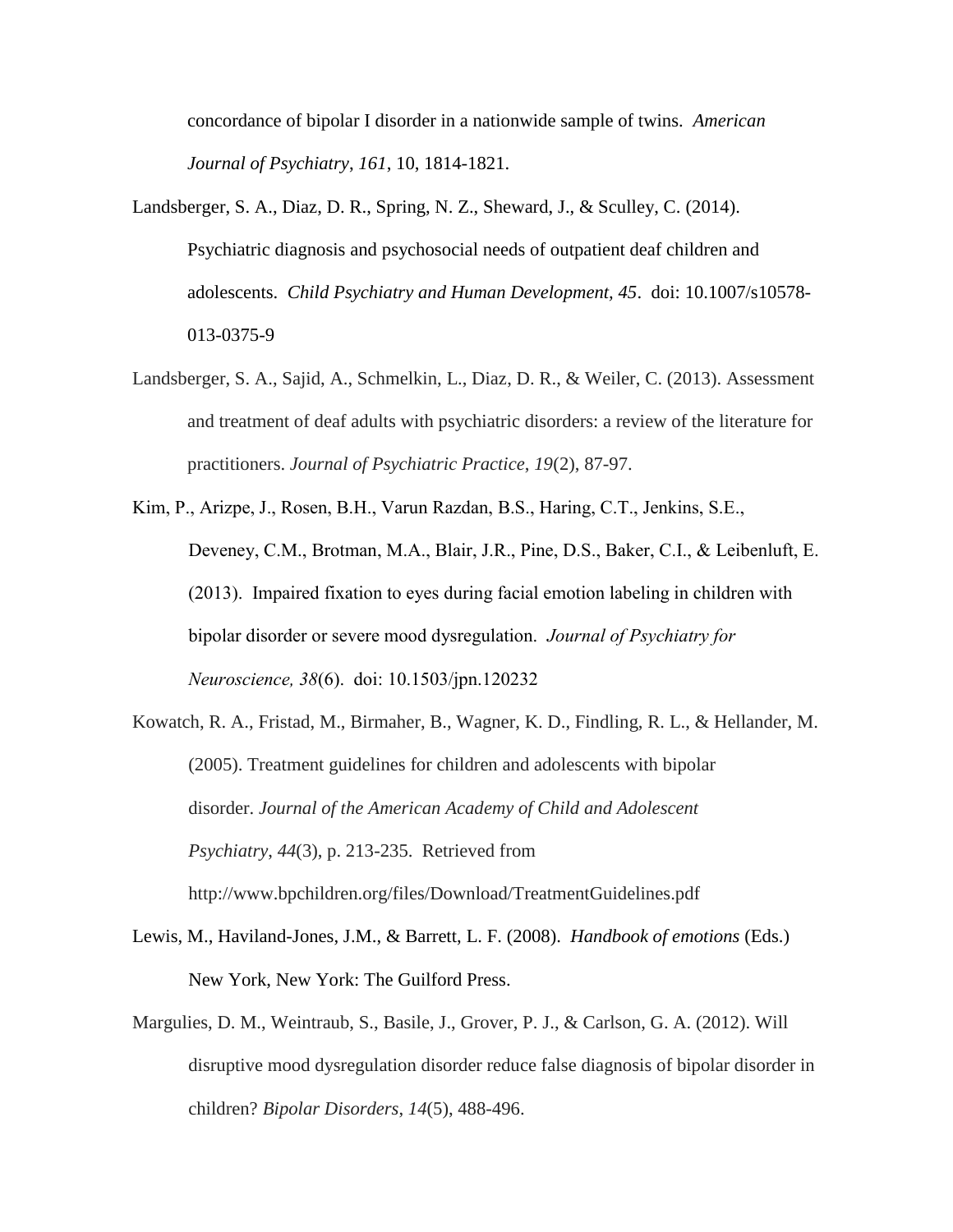- Markowitz, J. C., & Nininger, J. E. (1984). A case report of mania and congenital deafness. *The American Journal of Psychiatry*, *141*(7), 894-5.
- Maxwell-McCaw, D. L., Leigh, I. W., & Marcus, A. (2000). Social identity in deaf culture: A comparison of ideologies. *JADARA*, *33*(3). Retrieved from http://martintolley.com/DevChild/documents/socialidentityindeafculture.pdf
- McClure, E. B., Pope, K., Hoberman, A. J., Pine, D. S., & Leibenluft, E. (2003). Facial expression recognition in adolescents with mood and anxiety disorders. *The American Journal of Psychiatry, 160*(6), p. 1172-1174. Retrieved from http://www.nctsnet.org/nctsn\_assets/Articles/139.pdf
- McClure, E. B., Treland, J. E., Snow, J., Schmajuk, M., Dickstein, D. P., Towbin, K. E., Charney, D.S., Pine, D.S., & Leibenluft, E. (2005). Deficits in social cognition and response flexibility in pediatric bipolar disorder. *The American Journal of Psychiatry, 162*(9), p. 1644-1651.
- Miklowitz, D. J., Schneck, C. D., George, E. L., Taylor, D. O., Sugar, C. A., Birmaher, B., Kowatch, R.A., DelBello, M.P., & Axelson, D. A. (2014). Pharmacotherapy and family-focused treatment for adolescents with Bipolar I and II disorders: A 2-year randomized trial. *The American Journal of Psychiatry*, *171*(6), 658–667. doi:10.1176/appi.ajp.2014.13081130

Miklowitz, D. J., Schneck, C. D., Singh, M. K., Taylor, D. O., George, E. L., Cosgrove, V. E., Howe, M.E., Dickinson, L.M., Garber, J., Chang, K. D. (2013). Early intervention for symptomatic youth at risk for bipolar disorder: A randomized trial of family-focused therapy. *Journal of the American Academy of Child and Adolescent Psychiatry*, *52*(2), 121–131. doi:10.1016/j.jaac.2012.10.007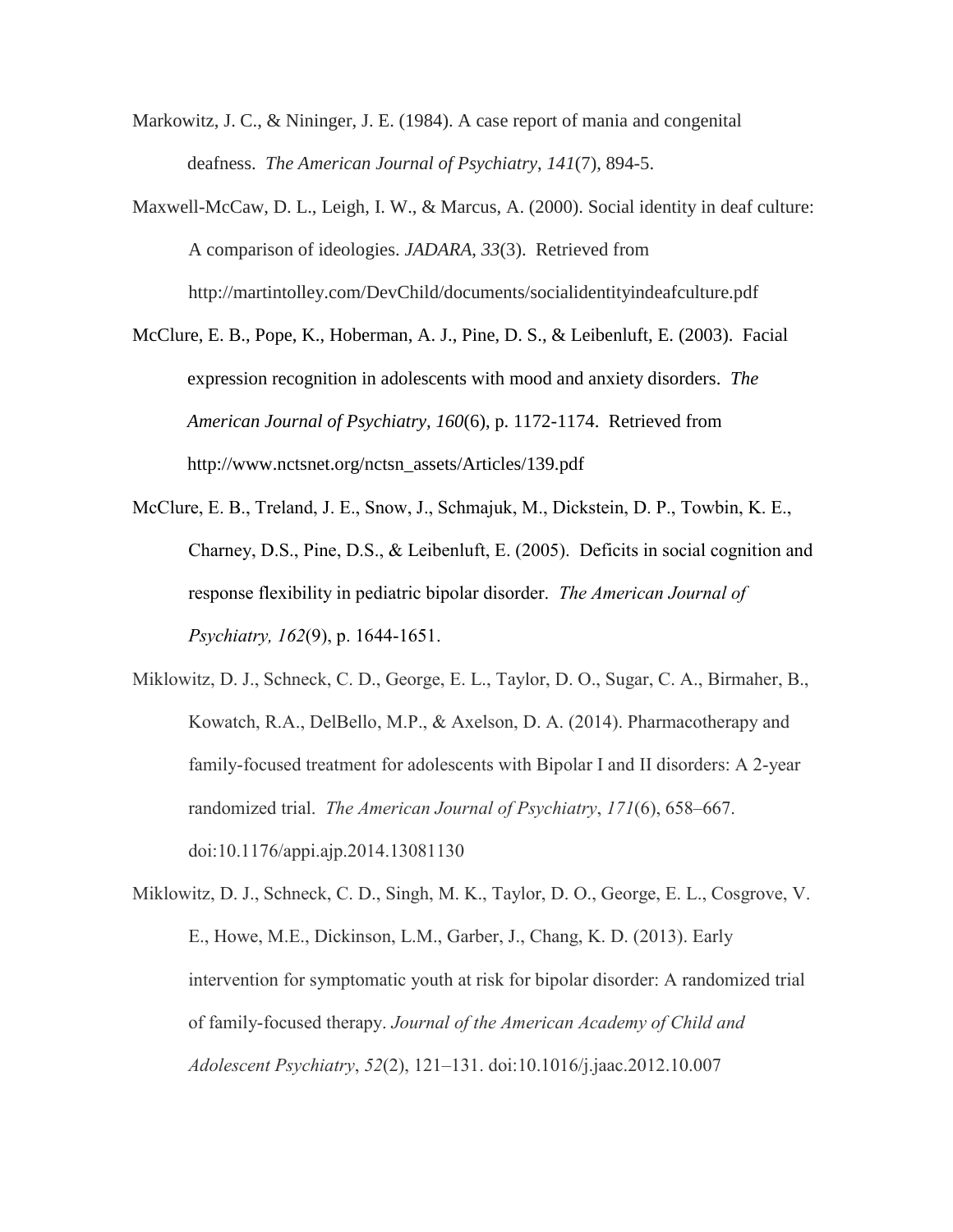- Pavuluri, M. N., Schenfel, L. S., Aryal, S., Harral, E. M., Hill, S. K., Herbener, E. S., & Sweeney, J. A. (2006). Neurocognitive function in unmedicated manic and medicated euthymic pediatric bipolar patients. *The American Journal of Psychiatry, 163*(2), p. 286-293. Retrieved from https://www.cognitiongroup.com/publication/Bipolar\_paediatric\_paper\_Cogtest\_Pa vuluri et al Am J Psych 2006.pdf
- Rick, B. A., Grimley, M. E., Schmajuk, M., Blair, K. S., Blair, R. J., & Leibenluft, E. (2008). Face emotion labeling deficits in children with bipolar disorder and severe mood dysregulation. *Development and Psychopathology*, *20*(2), p. 529–546. doi:10.1017/S0954579408000266
- Rosen, H. R., & Brendan, A. R. (2010). Neurocognitive correlates of emotional stimulus processing in pediatric bipolar disorder: A review. *Postgraduate Medicine,122*(4), p. 94-104. doi: 10.3810/pgm.2010.07.2177
- Sala, R., Strober, M. A., Axelson, D. A., Gill, M. K., Castro-Fornieles, J., Goldstein, T. R., Goldstein, B.I., Ha, W., Liao, F., Iyengar, S., Yen, S., Hower, H., Hunt, J., Dickstein, D.P., Ryan, N.D, Keller, M.B., Birmaher, B. (2014). Effects of comorbid anxiety disorders on the longitudinal course of pediatric bipolar disorders. *Journal of the American Academy of Child and Adolescent Psychiatry*, *53*(1), 10.1016/j.jaac.2013.09.020. doi:10.1016/j.jaac.2013.09.020
- Samamé, C., Martino, D. J., & Strejilevich, S. A. (2012). Social cognition in euthymic bipolar disorder: Systematic review and meta‐ analytic approach. *Acta Psychiatrica Scandinavica*, *125*(4), 266-280.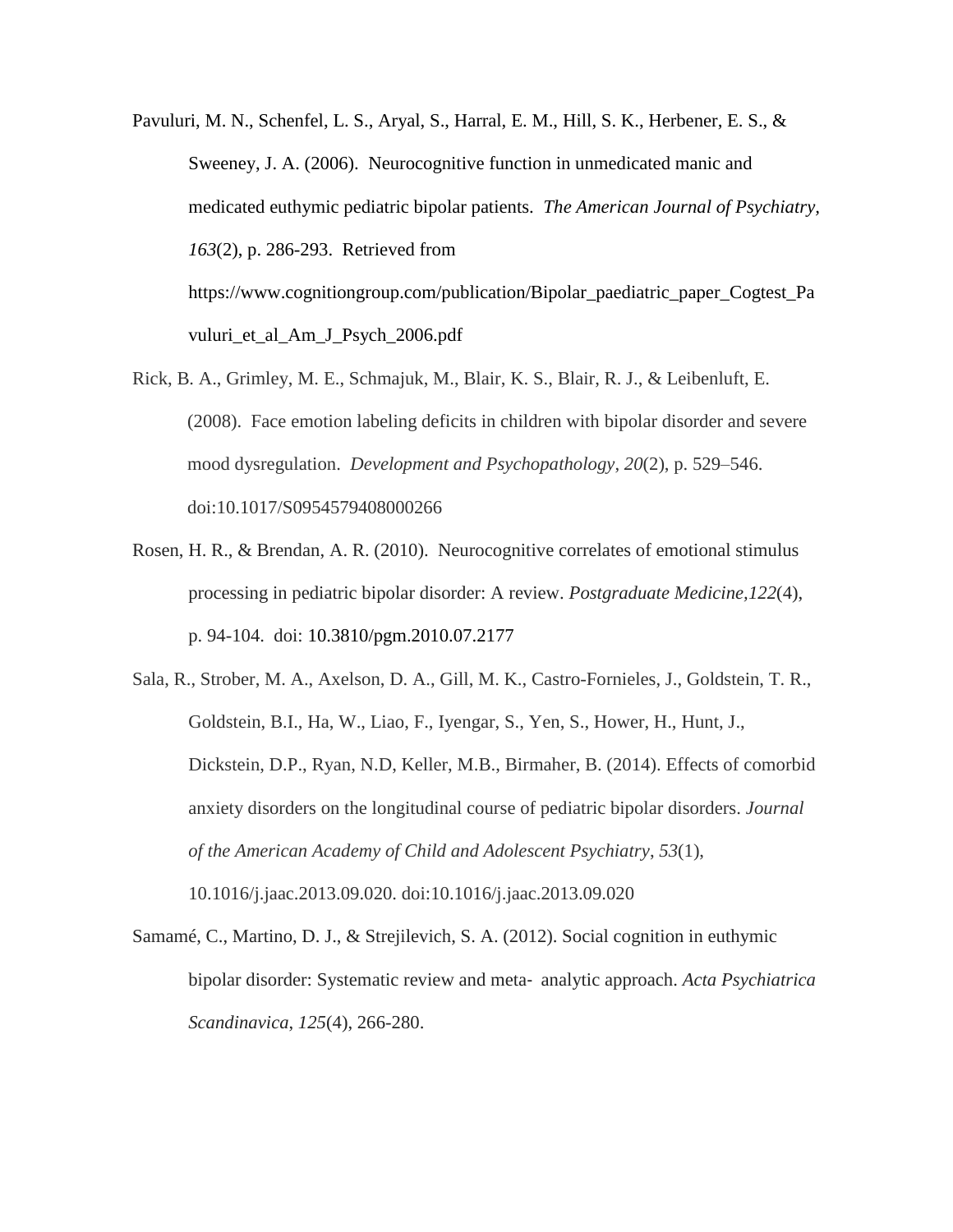Waxmonsky, J. G., Wymbs, F., Pariseau, M. E., Belin, P. J., Waschbusch, D. A., Babocsai, L., Fabiano, G.A., Akinnusi, O.O., Haak, J.L., & Pelham, W. E. (2013). novel group therapy for children with ADHD and severe mood dysregulation. *Journal of Attention Disorders*, *17*(6), 527–541. doi:10.1177/1087054711433423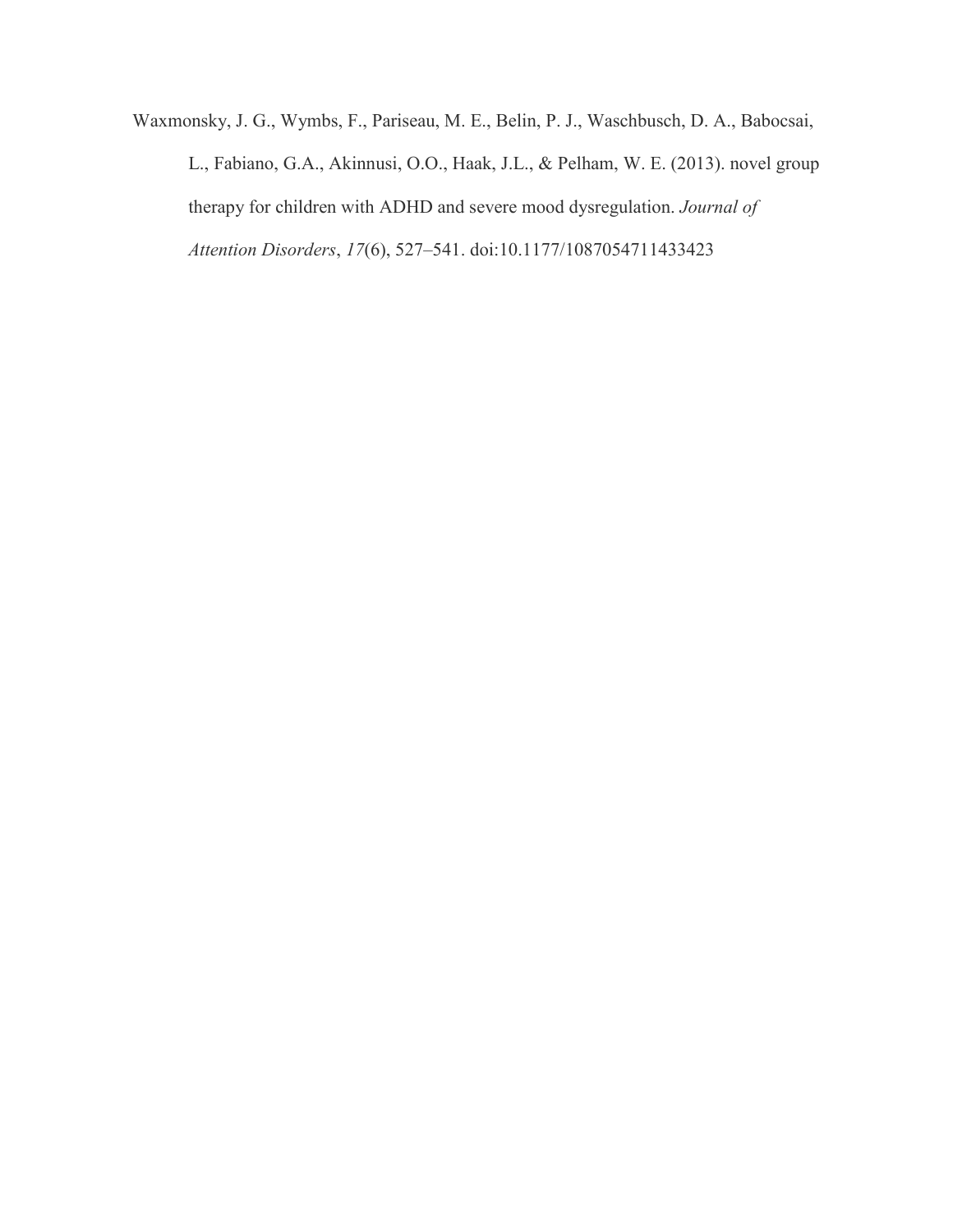# Table 1.

# *Miscellaneous Resources.\**

| Name of the Organization                  | Website                                                                                                                           | <b>Brief Description</b>                                                                                                   |
|-------------------------------------------|-----------------------------------------------------------------------------------------------------------------------------------|----------------------------------------------------------------------------------------------------------------------------|
| Deaf Counseling Center                    | http://www.deafcounselin<br>g.com/the-facts-about-<br>bipolar-disorder/                                                           | Video explanation of<br>bipolar<br>disorder in ASL.                                                                        |
| <b>Weill Cornell Medical College</b>      | http://wo-<br>pub2.med.cornell.edu/<br>cgibin/WebObjects/<br>PublicA.woa/wa/viewSer<br>vice?servicesID=1467&<br>website=wmc+psych | DHH mental health<br>programs including<br>psychiatric care<br>placements.                                                 |
| National Association of the Deaf<br>(NAD) | https://nad.org/issues/hea<br>lth-care                                                                                            | This website discusses<br>the discrimination of<br>DHH individuals by their<br>mental health and health<br>care providers. |
| Juvenile Bipolar Research<br>Foundation   | http://www.jbrf.org/publi<br>cations-by-jbrf-<br>researchers/                                                                     | Research and resources<br>for general children<br>populations with bipolar                                                 |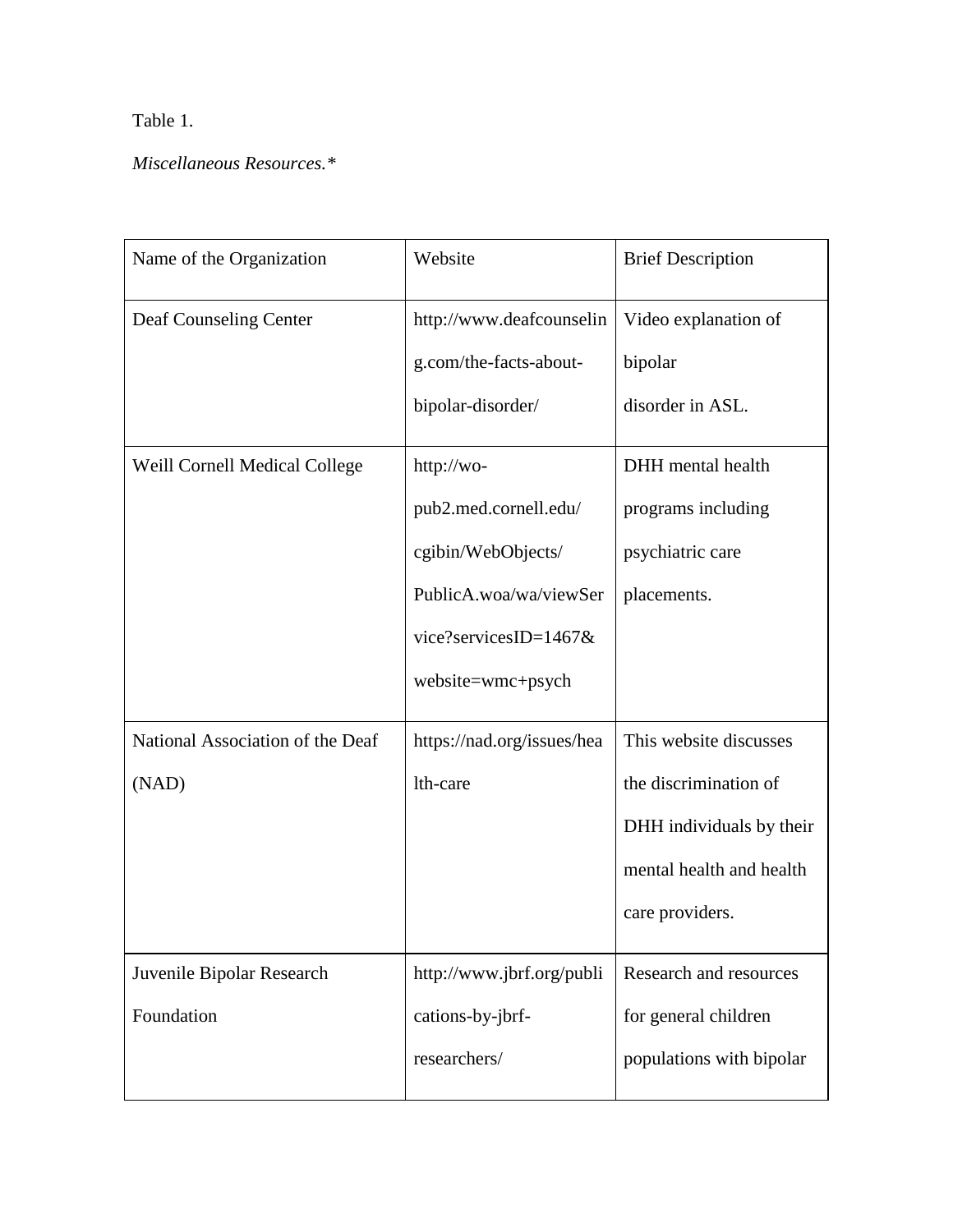|                                  |                           | disorder.                   |
|----------------------------------|---------------------------|-----------------------------|
| Semel Institute at University of | https://www.semel.ucla.e  | Information about bipolar   |
| California, Los Angeles (UCLA)   | du/mood/about             | disorder and services at    |
|                                  |                           | UCLA.                       |
| <b>Mental Health America</b>     | http://www.mentalhealth   | List of symptoms of         |
|                                  | america.net/conditions/bi | bipolar disorder and a list |
|                                  | polar-disorder-children   | of resources.               |
|                                  |                           |                             |

\*While the authors acknowledge that it is limiting to provide only website contact information for these resources, this is currently the most effective way to learn more about these resources in a general way.